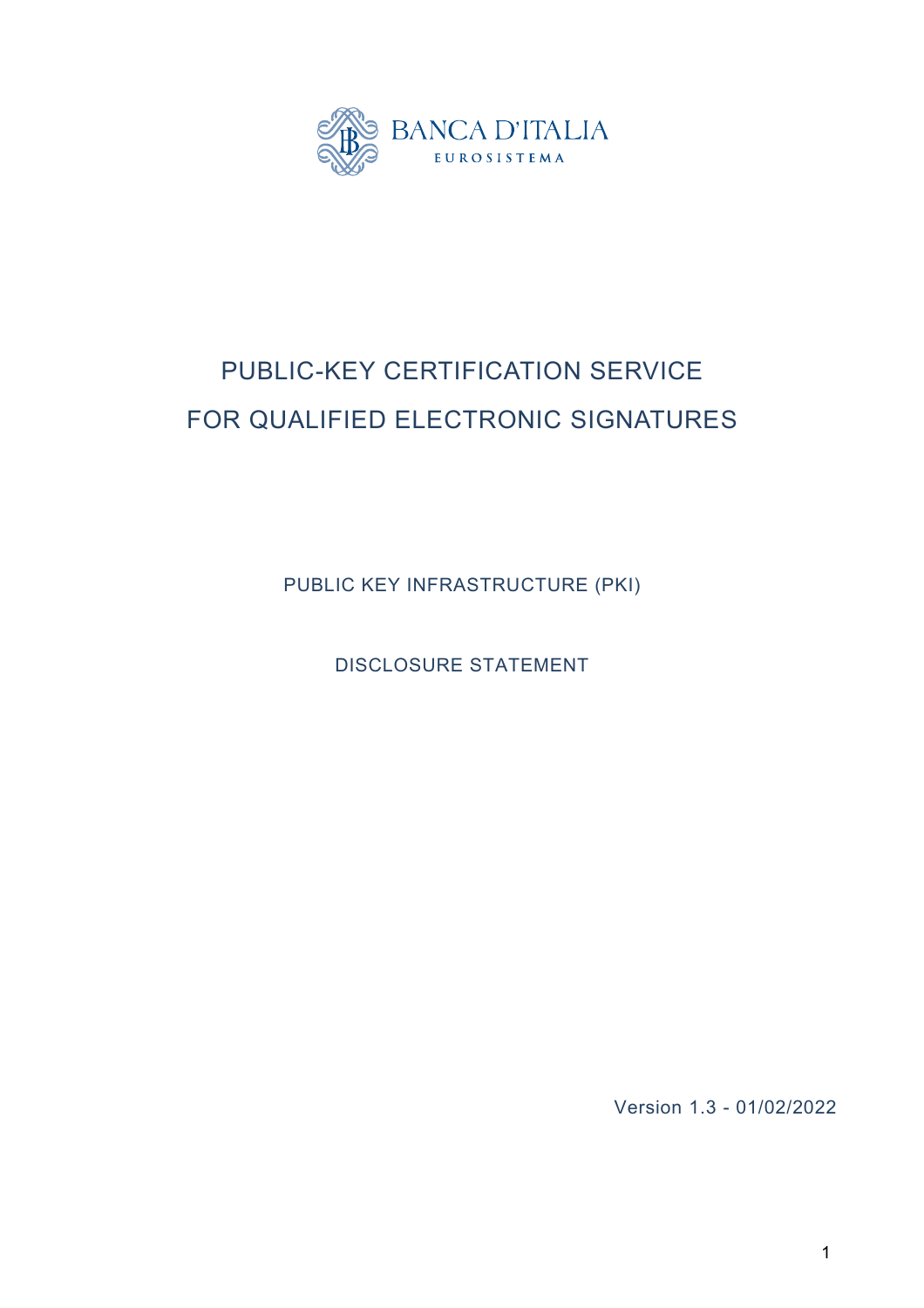| 1.             |                                                                                 |
|----------------|---------------------------------------------------------------------------------|
| 2.             |                                                                                 |
| 2.1.           | Request for issue of qualified electronic signature certificates based on a     |
|                |                                                                                 |
| 2.2.           | Request for electronic qualified electronic signature certificates in remote or |
|                |                                                                                 |
| 3.             |                                                                                 |
| 4.             |                                                                                 |
| 4.1.           |                                                                                 |
| 5.             |                                                                                 |
| 6.             |                                                                                 |
| 6.1.           |                                                                                 |
| 7 <sub>1</sub> |                                                                                 |
| 8.             |                                                                                 |
| 9.             |                                                                                 |
| 10.            |                                                                                 |
| 11.            |                                                                                 |
|                |                                                                                 |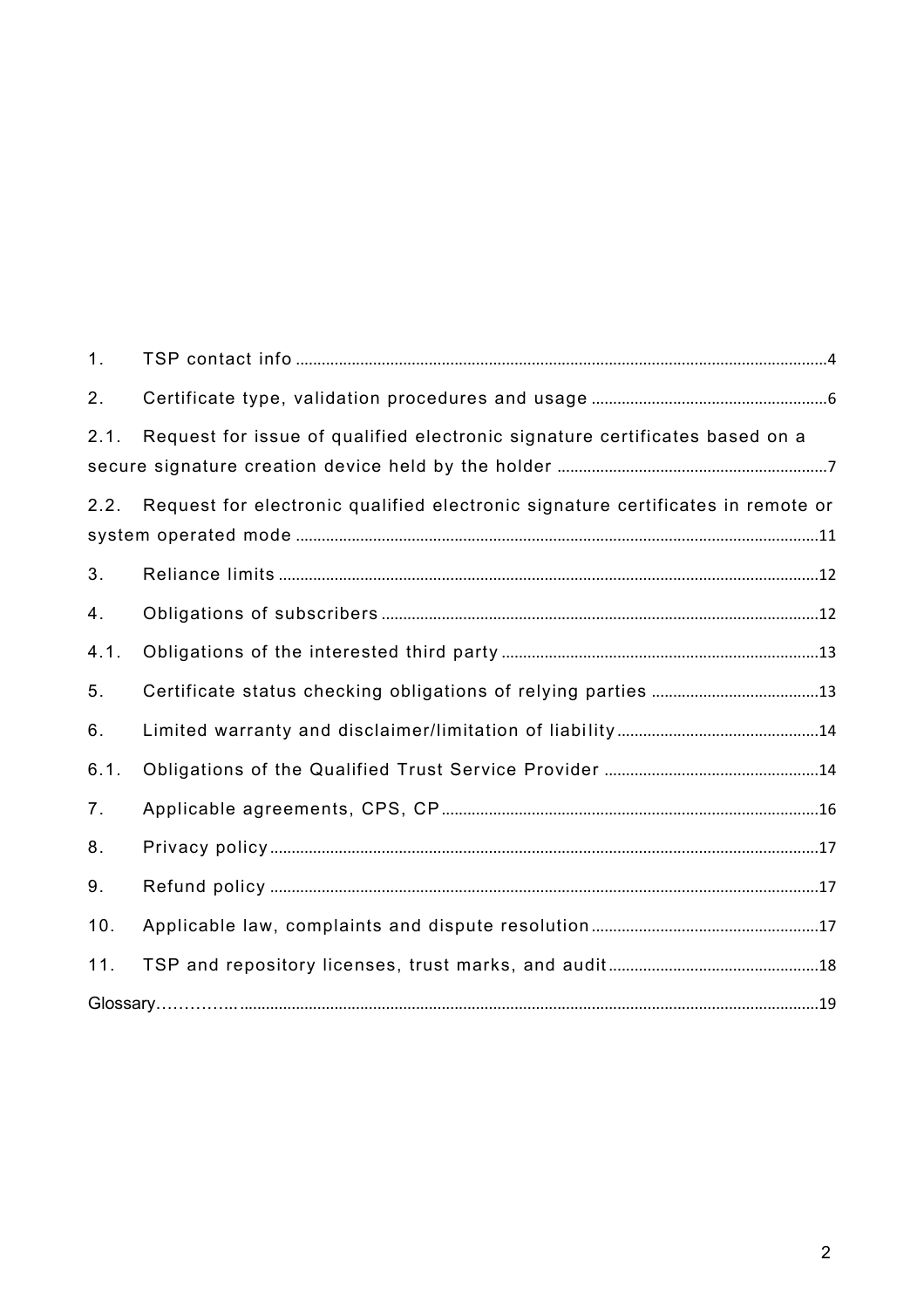The Bank of Italy carries out the public key certification service for the issue of qualified electronic signature certificates, also in remote mode<sup>1</sup> and through a system operated on behalf of a natural person mode, and for the management of the certificates' lifecycle (suspension, revocation, renewal).

The certification service is based on an organizational and technological infrastructure composed of two components: the Registration Authority (RA), that identifies the applicants for certificates and registers applications related to the lifecycle of certificates, the Certification Authority (CA) that manages the issue and lifecycle of certificates.

The service is carried out in compliance with:

- "Regulation (EU) No 910/2014 of the European Parliament and of the Council on electronic identification and trust services for electronic transactions in the internal market" (hereafter eIDAS) and related European standards;
- national provisions "Codice dell'Amministrazione Digitale" (Digital Administration Code) and related technical rules under the Prime Ministerial Decree DPCM 22.02.2013.

Certificates are issued to<sup>2</sup>:

 $\overline{a}$ 

- employees of the Bank of Italy for needs connected with working procedures and,
- institutional interlocutors' representatives, in quite special cases, only to be used in dealings with the Bank of Italy.

Certificates are generated at the competent Head Office Departments of the Bank of Italy with a dedicated system housed in appropriately protected premises.

<sup>1</sup> In the signature in remote mode, the private key does not reside in a secure device consigned to holders but in a remote device (normally a HSM - Hardware Security Module). Data are exchanged with HSM through a secure network.

The system operated mode is a signature process that enables IT procedures of the Bank of Italy – when delegated by a certificate holder - to sign many documents in an automatic system operated way without requiring the certificate holder to sign each document.

 $^2$  In compliance with D.lgs. 82/2005, art. 34 "Norme particolari per le pubbliche amministrazioni", (Specific norms for Public Amministration - clause 1).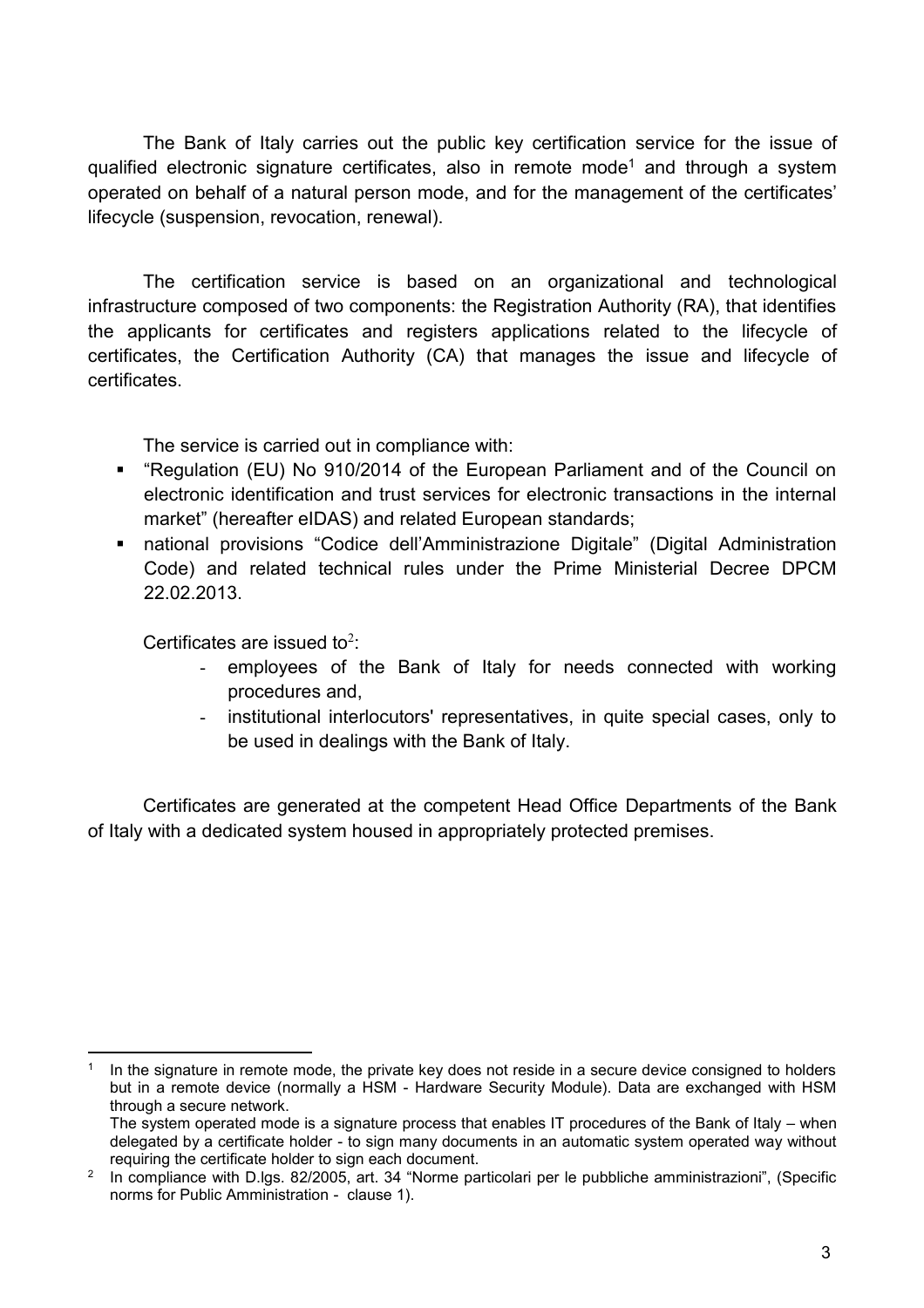#### <span id="page-3-0"></span>**1. TSP contact info**

The CA role is held by the Bank of Italy using a CA technological component called "Servizi di certificazione". The root CA has a duration of 20 years and is available with its fingerprint on the Bank of Italy website [http://www.bancaditalia.it/firmadigitale.](http://www.bancaditalia.it/firmadigitale) On the website are also available:

- the Certification Practice Statement (CPS) that specifies the procedures followed by the Bank of Italy for the issue of qualified electronic signature certificates and the management of lifecycle services (suspension, revocation, renewal, archiving). The CPS defines all operational procedures for certification services, from the obligations and responsibilities of the Bank of Italy and subscribers to physical and logical security measures adopted;
- the Certificate Policies (CP) that set forth the requirements and standards to use qualified signature certificates in different contexts.

The role of Registration Authority (RA) is held by the Bank of Italy in a decentralized way by means of its Branches and its Head Office that carry out the following activities:

- acceptance and validation of the requests of certificate issue and management;
- identification and authentication of certificate applicants;
- authorization of the issuance of the requested certificate;
- management of requests related to the lifecycle of certificates.

In the following sections of the document, any reference to the Registration Authority is made according to the following scheme.

| <b>Bank Structures acting as RA</b>     | <b>Subscriber</b>                                                                                                                                                                                                             |
|-----------------------------------------|-------------------------------------------------------------------------------------------------------------------------------------------------------------------------------------------------------------------------------|
| Administrative Units of the Branches    | With reference to the place where the<br>applicant works:<br>Bank of Italy employees<br>special<br>quite<br>in.<br>cases,<br>institutional<br>interlocutors'<br>representatives only in dealings<br>with the Bank of Italy    |
| Administrative Units of the Head Office | With reference to the place where<br>the<br>applicant works:<br>Bank of Italy employees<br>quite<br>special<br>in.<br>cases.<br>institutional<br>interlocutors'<br>representatives only in dealings<br>with the Bank of Italy |
| <b>IT Development Directorate</b>       | For remote and system operated mode<br>subscribers that already have qualified<br>certificates issued by the Bank of Italy                                                                                                    |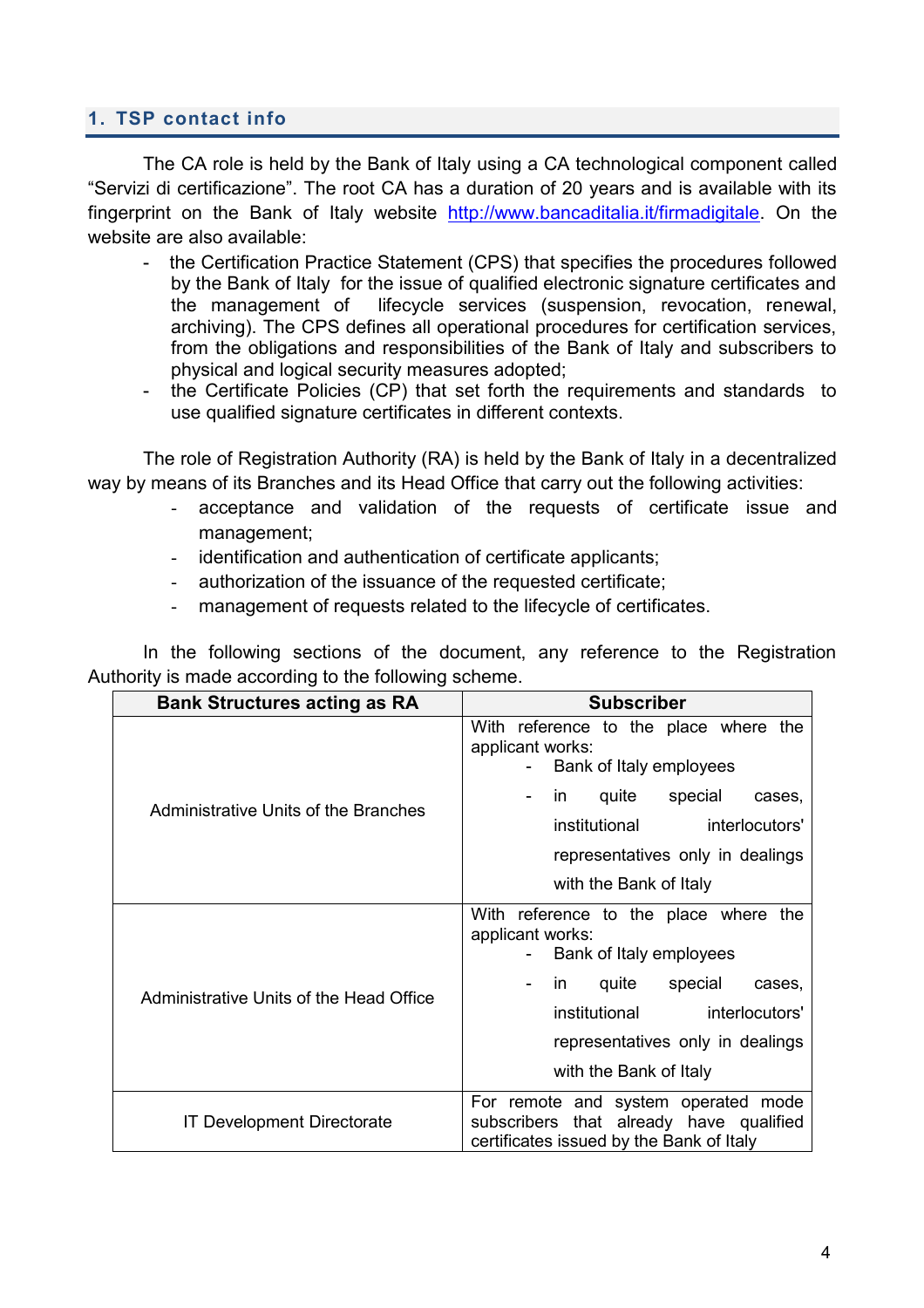An institutional interlocutor (body or legal person) – hereafter third party – is allowed to request the issue of a qualified certificate for another subject (holder), on whose behalf it operates pursuant to an employment or agency relationship. This relationship must be accounted for and guaranteed in the certificate application.

The certificate-holder or the third party can make a request to the competent RA to revoke a certificate as indicated in the section 2.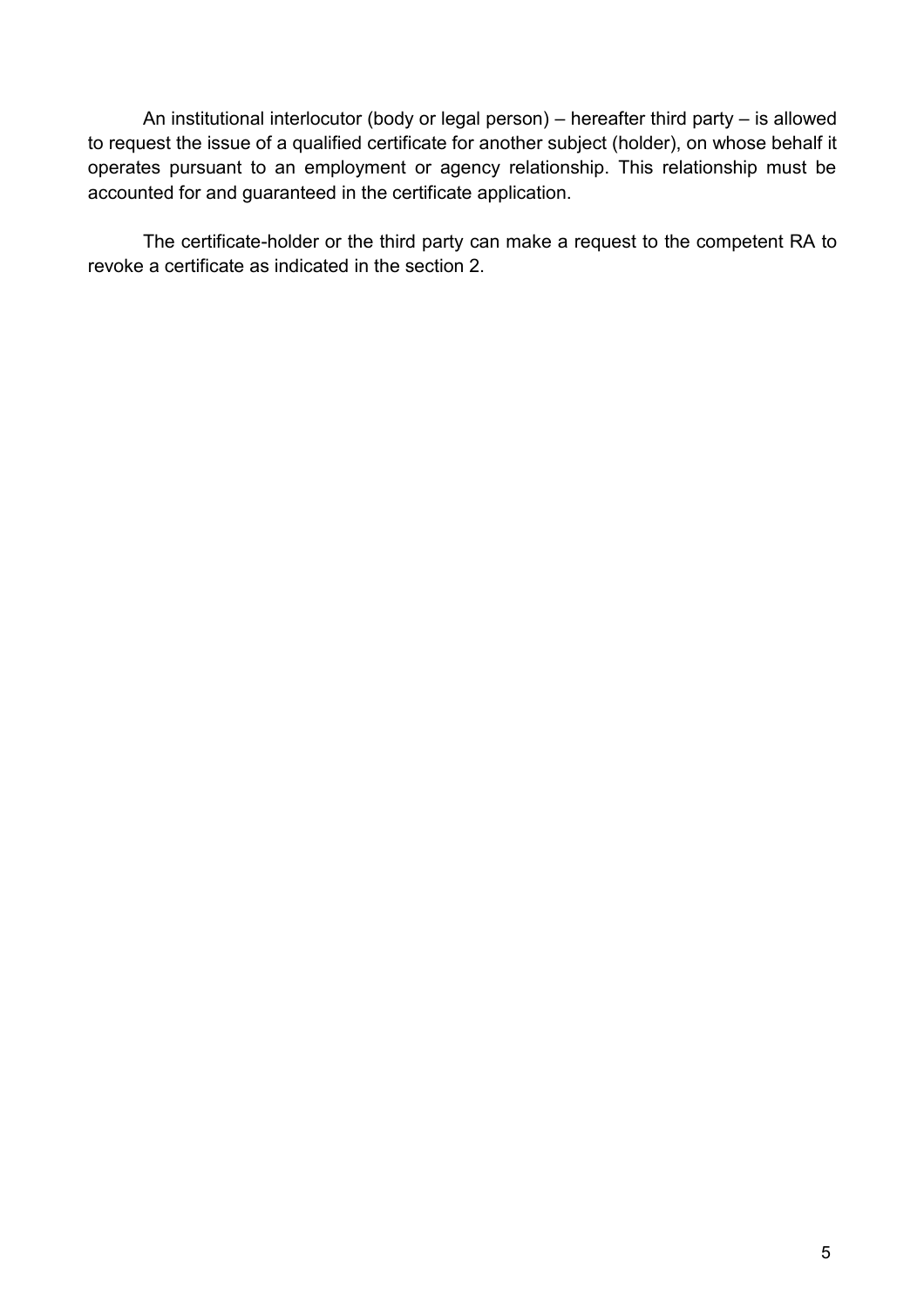The Bank of Italy is responsible for the qualified certification service; the relevant tasks are allocated to the IT Development Directorate.

#### **Qualified Trust Service Provider**

| Name                 | Banca d'Italia                 |
|----------------------|--------------------------------|
| <b>Address</b>       | Via Nazionale, 91 - 00184 ROMA |
| Legal representative | Governor pro tempore           |
| PEC                  | svi@pec.bancaditalia.it        |
| e-mail               | pki@bancaditalia.it            |
| Web site             | www.bancaditalia.it            |
| Phone                | 06/47921                       |
| Help Desk for urgent | +39 06 47929361                |
| suspension requests  |                                |

For further information, please contact the Certification Practice Statement Responsible.

#### **Person responsible for the Certification Practice Statement**

| Name       | Stefano                       |
|------------|-------------------------------|
| Surname    | Massi                         |
| <b>PEC</b> | svi@pec.bancaditalia.it       |
| e-mail     | stefano.massi@bancaditalia.it |

## <span id="page-5-0"></span>**2. Certificate type, validation procedures and usage**

The digital certificates issued by the Bank of Italy are signed with its own certification keys and conform with the standard ISO/IEC X.509 v3 and RFC 5280, which provides for a data structure with fixed and variable fields according to the certificate usage. These certificates also conform with AgID provisions and with standard ETSI EN 319 412. Following the same classification as the key pairs, the certificates can be classified as:

- CA certificate, related to the certifying key used for signing the holders' certificates and the Certificate Revocation List (CRL);
- qualified signing certificates for natural people (certificate-holders).

The holder's certificate, in accordance with requirements laid down in Annex I of the eIDAS Regulation and with AgID provisions where applicable, contains:

- the indication that the certificate is qualified;
- the serial number or other identification code of the certificate;
- the name or corporate or registered name of the Certifying Entity and country in which it is established;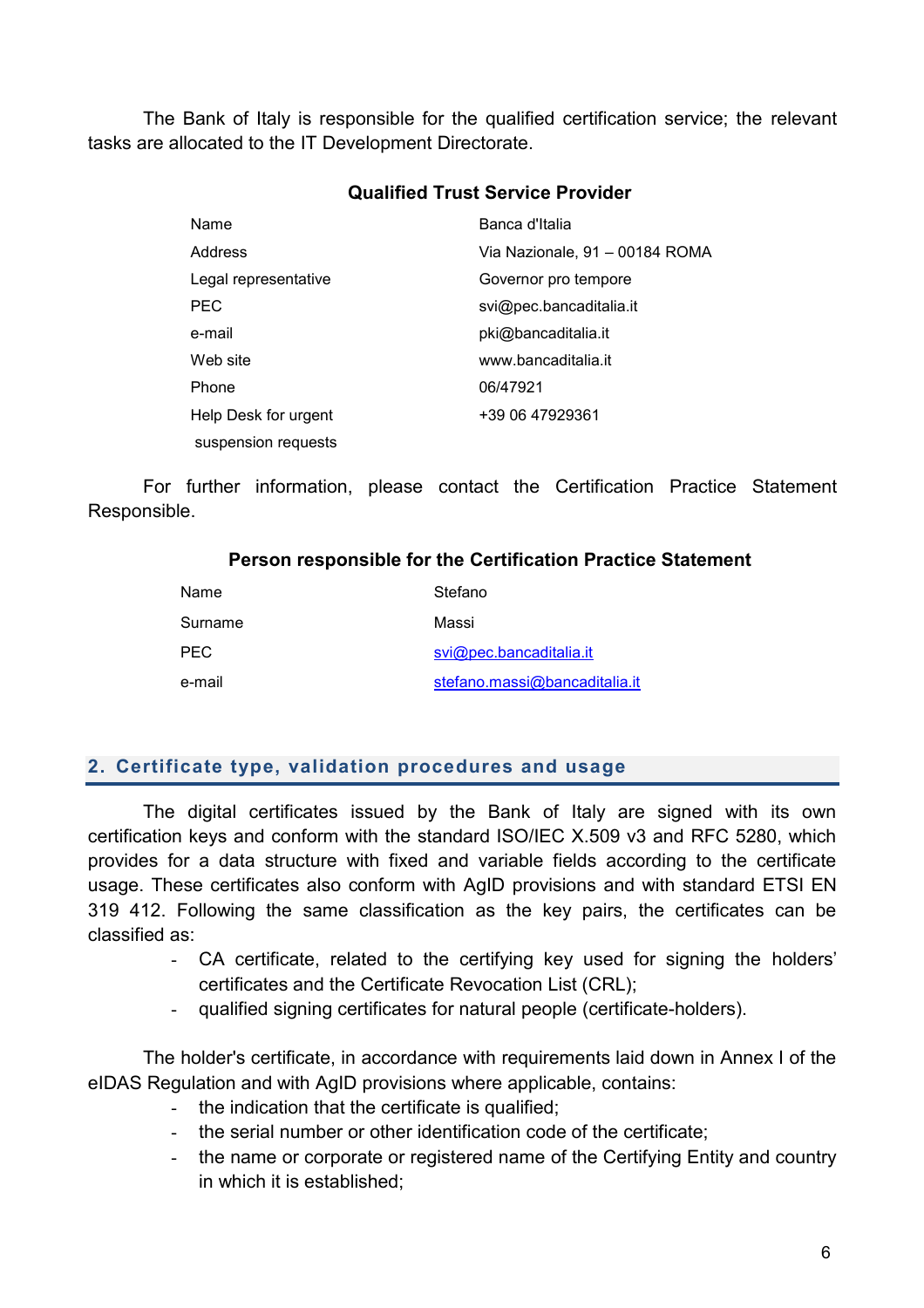- the holder's identification code at the Certifying Entity;
- the holder's given name, family name, tax identification number and date of birth;
- the certificate's terms of validity;
- the Certifying Entity's digital signature;
- the public key number;
- the usable generation and verification algorithms;
- the certificate signature algorithm;
- the type of the pair of keys according to their assigned use;
- the holder's e-mail address (optional);
- the location where the CA certificate is available free of charge;
- the internet address where the list of revoke certificates is available:
- the indication that the electronic signature creation data related to the electronic signature validation data is located in a qualified electronic signature creation device.

The personal data contained in the certificate may be used solely to identify the holder in relation to the transactions that he or she is authorized to carry out, given that the certificate usage is limited to dealings with the Bank of Italy.

The Bank of Italy holds the information about the certificate for 20 years from the date of issue of the certificate.

For further details on certificates' profiles see CPS/CPs.

# <span id="page-6-0"></span>**2.1. Request for issue of qualified electronic signature certificates based on a secure signature creation device held by the holder**

The following procedures are related to the issue, suspension and revocation of certificates. Further request procedures are detailed in CPS/CPs.

Issue

The applicant fills in and subscribes an application – using a specific application form (available on www.bancaditalia.it/firmadigitale) - which must:

- a. indicate the applicant's identification data, tax identification number, telephone number (landline or cellular) and e-mail address;
- b. contain a declaration in which the applicant attests that the information provided is accurate and undertakes to notify every change therein;
- c. be accompanied by copies of the applicant's: valid identification document and tax identification number card.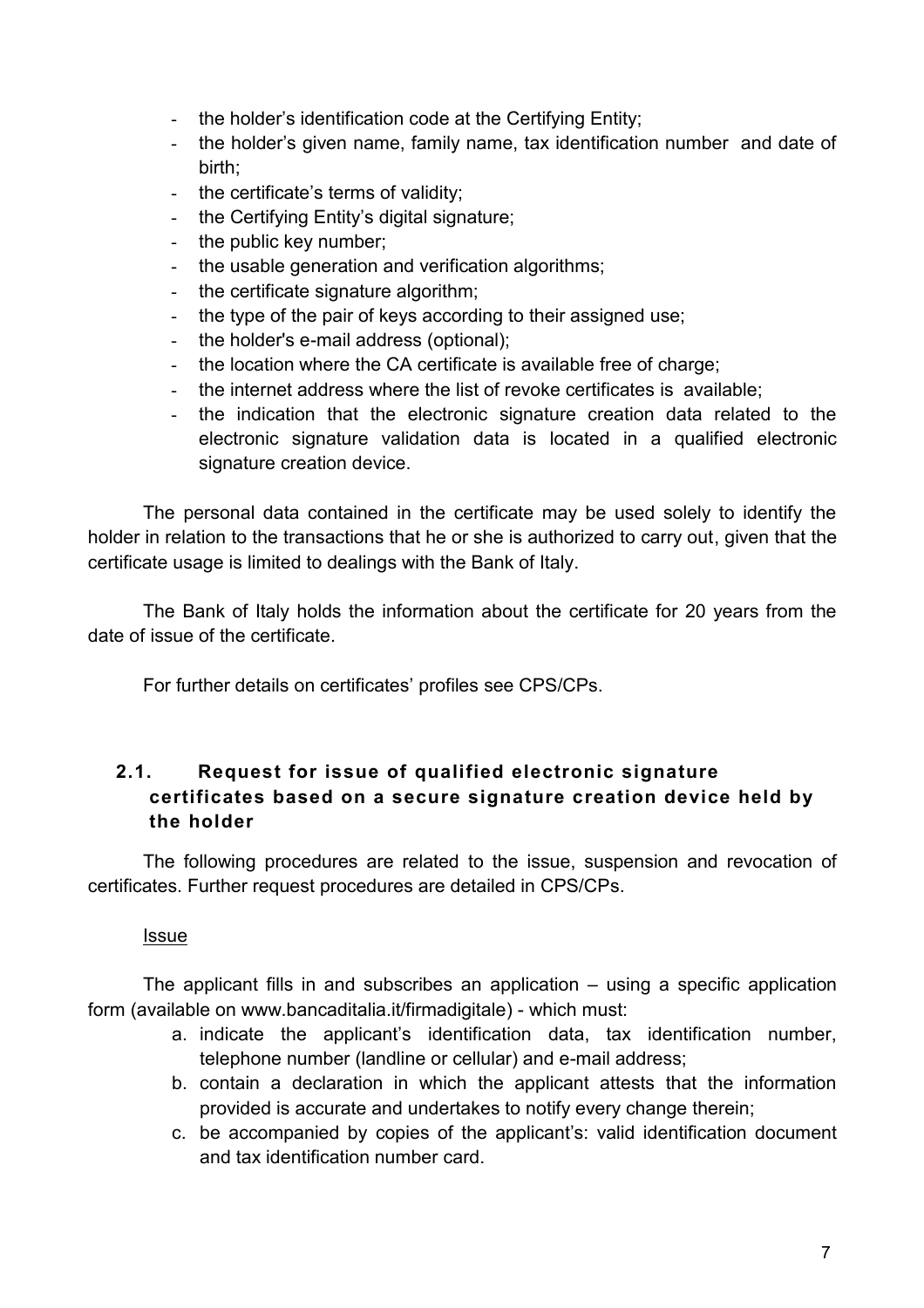When signing the application, the applicant declares to:

- be informed of the conditions of use of the certificates identified in CPS/CP and in the supplementary regulations issued by the Bank of Italy and to undertake not to use them for purposes other than those provided for in the provisions of the Bank of Italy;
- be aware that, since the receipt of the smartcard, he/she can communicate with the Help Desk of the Bank of Italy only at the times and in the days specified in the present document;
- have received the data protection policy.

In case of requests from an institutional interlocutor (third party) in favor of people on whose behalf they operate pursuant to an employment or agency relationship, the third party sends a designation letter signed by the entity's legal representative or other duly appointed person. The designation letter must:

- contain the personal data of the person designated, the type of certificates to be issued and the purposes for which the certificates are being requested;
- contain a declaration in which the third party attests that it is informed of the contents of the Certification Practice Statement/Certificate Policies and undertakes to fulfill the obligations established for them herein;
- have attached the certificate application form, drawn up and signed by the designated person.

The above-mentioned documentation must be sent<sup>3</sup> to the competent RA.

The RA controls the documentation and, after a validation phase via a Registration Web Application $4$ , forwards issue requests to the CA.

When the certificate is issued, the holder receives a qualified secure signature creation device (smartcard/token USB) by means of the RA.

Data and documentation provided are handled through automated procedures strictly for the purposes described above and with the use of security measures to ensure the confidentiality of personal data and to prevent illegal access to data pursuant to European and national legislation on personal data protection.

#### Suspension or revocation

The holder or the interested third party may request - see application forms available on www.bancaditalia.it/firmadigitale - the competent RA to suspend or revoke a certificate for the causes listed in the following table.

 $\overline{a}$ <sup>3</sup> Via registered delivery service (PEC) or e-mail. The PEC must be compliant to "Codice dell'Amministrazione Digitale" requirements. If previous procedures are not available, via mail or hand delivery.

<sup>&</sup>lt;sup>4</sup> Application suite used for the management of the requests by flow (issuing, suspension, renewal, reactivation and revocation of certificate holders) used by authorized Banca d'Italia personnel.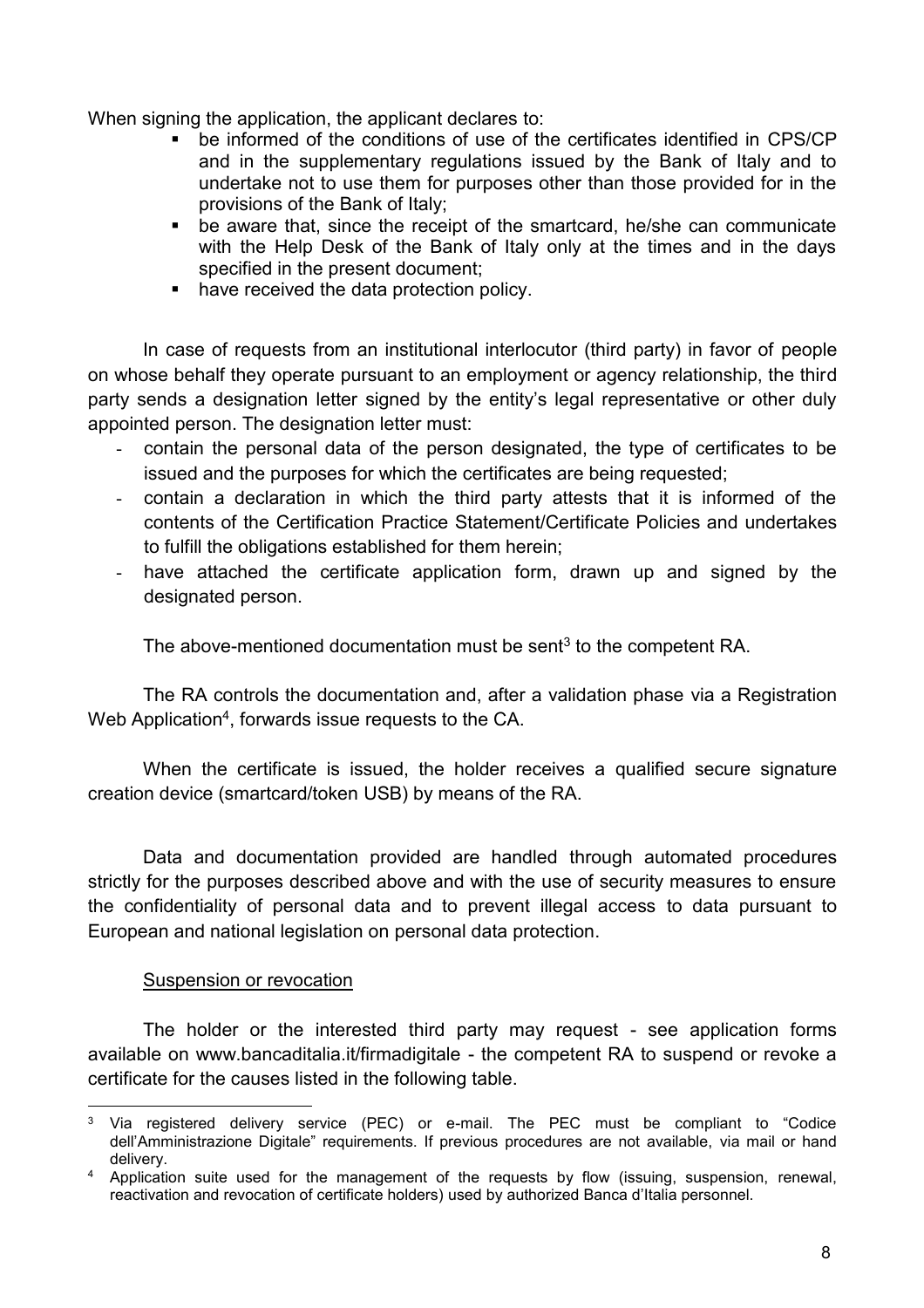| <b>OUSPEITSIUIT</b>                       |                                                      |                                                                     |                                         |
|-------------------------------------------|------------------------------------------------------|---------------------------------------------------------------------|-----------------------------------------|
| <b>APPLICANT</b><br><b>CAUSE</b>          | <b>HOLDER</b><br>(external<br>person or<br>employee) | <b>INTERESTED</b><br><b>THIRD PARTY</b><br>(for external<br>people) | <b>BANK OF ITALY</b><br>(for employees) |
| <b>LOSS OF SMARTCARD</b>                  | X                                                    |                                                                     |                                         |
| THEFT OF SMARTCARD                        | X                                                    |                                                                     |                                         |
| <b>BREACH OF SECURITY</b>                 | X                                                    |                                                                     |                                         |
| PROLONGED ABSENCE OF THE<br><b>HOLDER</b> |                                                      |                                                                     | X                                       |
| OTHER <sup>5</sup>                        | X                                                    | x                                                                   | Χ                                       |

**Suspension**

#### **Revocation**

| <b>APPLICANT</b><br><b>CAUSE</b>                            | <b>HOLDER</b><br>(external person or<br>employee) | <b>INTERESTED</b><br><b>THIRD PARTY</b><br>(for external<br>people) | <b>BANK OF ITALY</b><br>(for employees) |
|-------------------------------------------------------------|---------------------------------------------------|---------------------------------------------------------------------|-----------------------------------------|
| <b>LOSS OF SMARTCARD</b><br>(after suspension)              | X                                                 |                                                                     |                                         |
| THEFT OF SMARTCARD<br>(after suspension)                    | X                                                 |                                                                     |                                         |
| <b>BREACH OF SECURITY<sup>6</sup></b><br>(after suspension) | X                                                 |                                                                     |                                         |
| DETERIORATION OF<br><b>SMARTCARD</b>                        | X                                                 | X                                                                   | X                                       |
| <b>CHANGE OF HOLDER'S</b><br>POSITION <sup>7</sup>          |                                                   | x                                                                   | x                                       |

The Bank of Italy assures a suspension service:

- for urgent requests, due to theft, loss or breach of security, by telephone with a Help Desk $8$  (+39 06 47929361) available around the clock on all business days and holidays;
- in other cases, the service is available during office hours (8.30-16.30).

 $\overline{a}$  $5$  "Other" takes into account any other cause that cannot be linked to the ones mentioned above.

<sup>&</sup>lt;sup>6</sup> Breach of security must be taken to mean the occurrence of any event that makes it less than certain that the use of the private keys is attributable to the legitimate holder (e.g. the PIN or PUK is known by other persons).

<sup>&</sup>lt;sup>7</sup> Cause to be cited where, for example, the holder ceases work.

<sup>&</sup>lt;sup>8</sup> For urgent suspension requests, the certificate-holder, at the request of the operator, must prove his or her identity and give the pass-phrase received with certificates.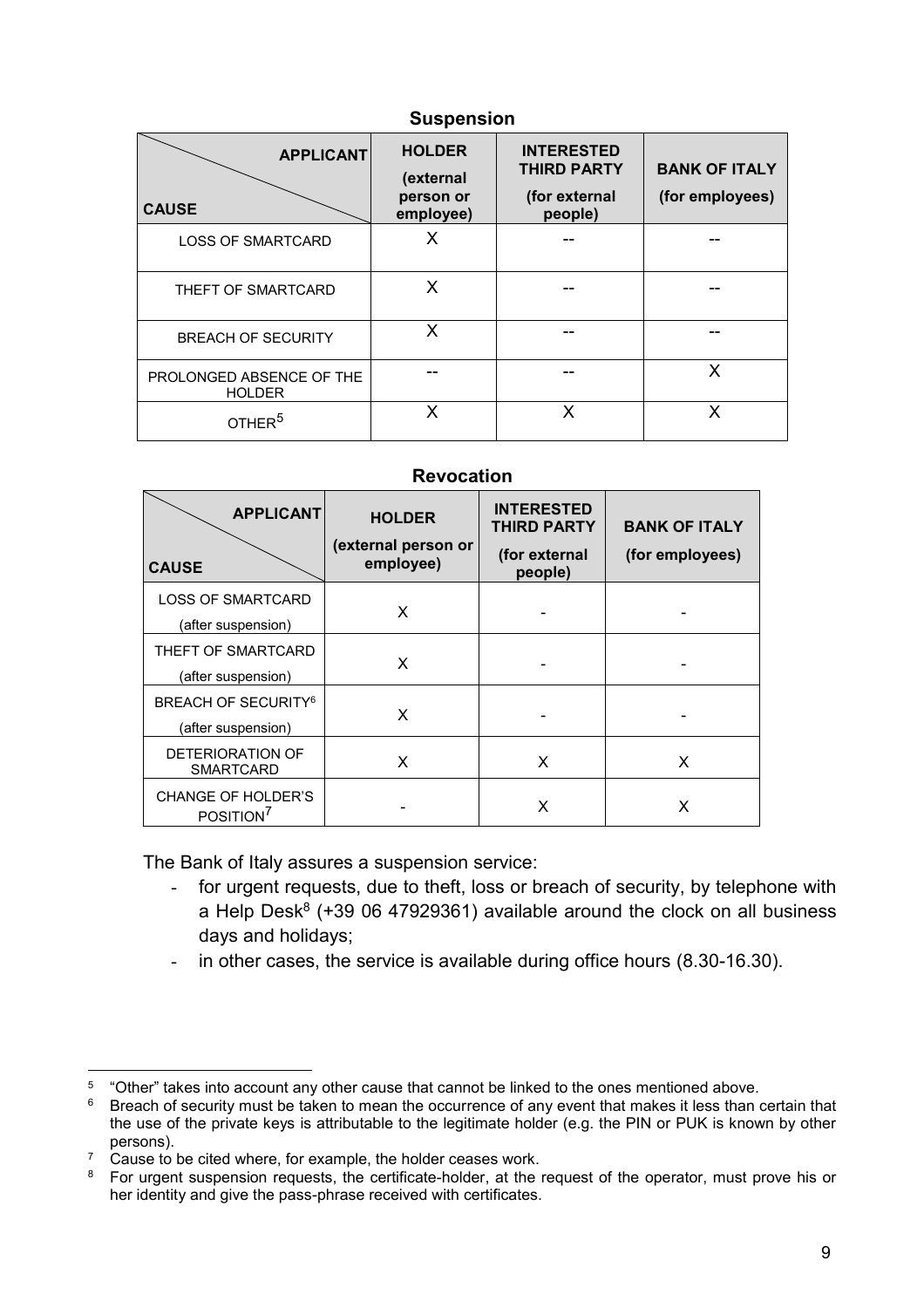Where the smartcard is recovered, reactivation of the suspended certificate may be requested. Where on the contrary the theft or loss is confirmed, the holder must submit a request for revocation.

In the case where, within the 12 months of the suspension request, the same person who requested the suspension does not require the activation or revocation of the certificate, the latter is revoked ex-officio.

For employees of the Bank, the request is sent to the RA by holders or by the unit to which the employee belongs.

For external users, the revocation request must be submitted to the competent RA by the holder or third party<sup>9</sup>; in this case the request must be signed by the entity's legal representative or other duly appointed person.

The RA receiving the request, upon verifying its authenticity, initiates the revocation procedure using the registration web application. The RA notifies the holder and, if it is necessary, the interested third party of the revocation of the certificate, specifying the date and time since the certificate is no longer valid.

Except in cases of loss or theft, the holder is required to return the smartcard in his or her possession to the RA after rendering it unfit for use by cutting the microcircuit. A record will be made of the withdrawal of the smartcard. The RA maintains the record for future reference. The withdrawal of the smartcard is reported through a specific functionality of the web application for the managing the lifecycle of certificates. Following the revocation of a smartcard due to loss, theft, breach of security or deterioration, the Bank of Italy, acting on its own authority, initiates the procedure for the certificate renewal.

The Bank of Italy suspends or revokes certificates by entering their serial number in the list of suspended or revoked certificates.

The suspension or revocation of a certificate takes effect since the certificate is recorded in the aforesaid list (for further details see CPS/CPs).

Revoked certificates must not be reactivated.

 $\overline{\phantom{a}}$ 

The suspension and the revocation of certificates are entered in the audit log journal with an indication of the date and time of the operation. The revocation and suspension list is updated following every request and published at least every 24 hours.

Where the Bank of Italy becomes aware of suspected abuse, falsification or negligence, it may suspend or revoke certificates after notifying the certificate-holders, except as a matter of urgency.

<sup>&</sup>lt;sup>9</sup> Via registered delivery service (PEC) or email. The PEC must be compliant to "Codice dell'Amministrazione Digitale" requirements. If previous procedures are not available, via mail or hand delivery. The application is signed with a qualified signature. If a qualified signature is not available, it is necessary a copy of a valid identification document of the holder in attachment.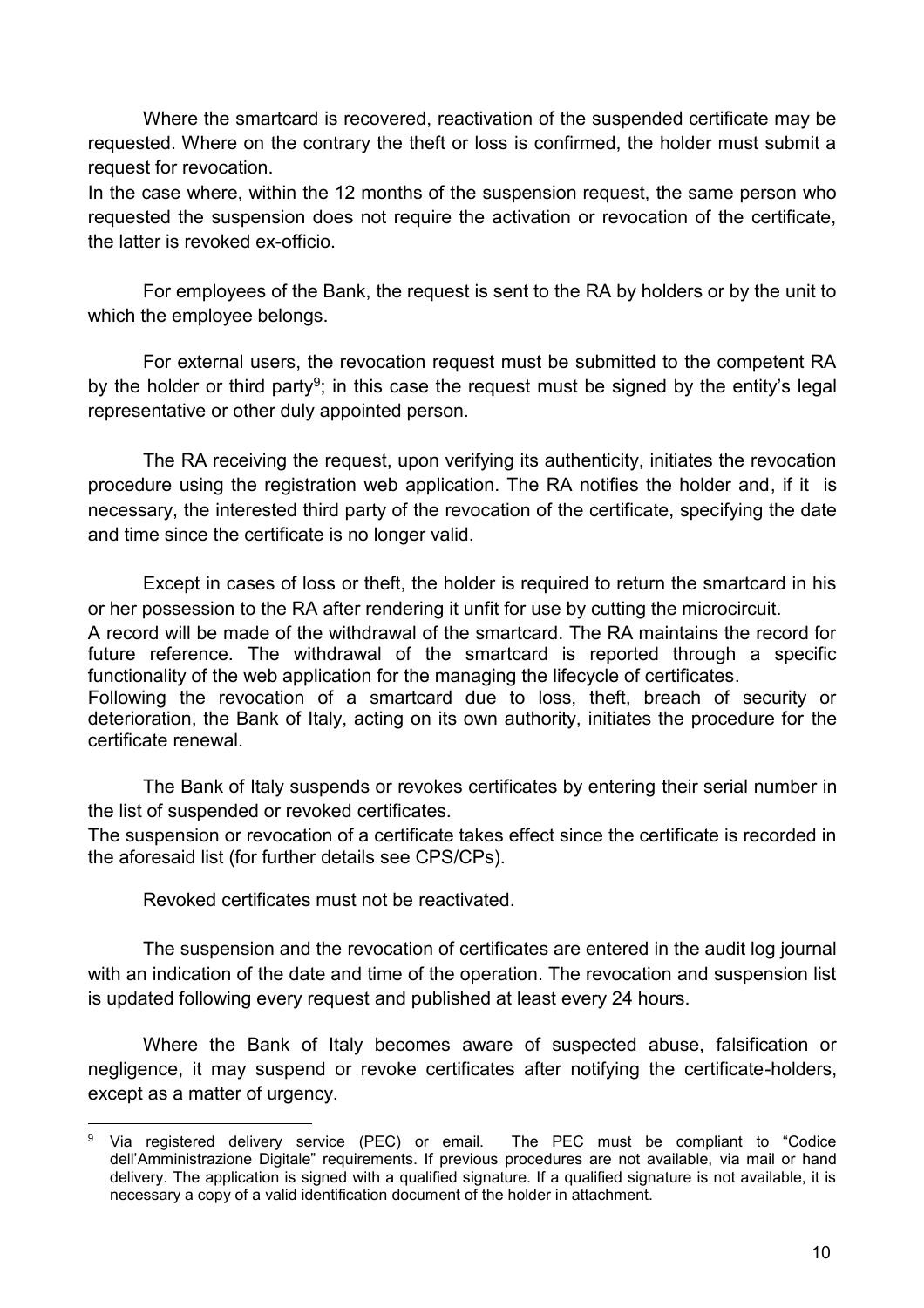Certificates may be suspended or revoked by the Bank of Italy in case of circumstances provided for article 36 of d.lgs. 82/2005 $^{\rm 10}$ .

# <span id="page-10-0"></span>**2.2. Request for electronic qualified electronic signature certificates in remote or system operated mode**

#### <u>Issue</u>

Application for remote and system operated certificates are sent to the IT Development Directorate via an e-mail electronically signed by subscribers, normally Bank of Italy's employees, that have qualified certificates issued by the Bank of Italy (see section 1). After the application, certificate holders receive – in an encrypted mode - secret codes (PIN, activation code to initialize an OTP generator  $-$  One Time Password<sup>11</sup>) to activate his/her private key stored in a Hardware Security Module hosted by the CA in secure premises.

For system operated certificates, the application must specify the system that will operate on behalf of the certificate-holder. After the application, certificate holders receive a PIN in an encrypted mode. The PIN must be used to delegate a system of the Bank of Italy to operate on behalf of him/her.

The certificates issuance is carried out via a fully automated process on secure communication channels. At the end of the process, the certificate holder's private key is stored in a HSM (Hardware Security Module). The certificate-holder has to conserve authentication tools.

#### **Revocation**

Due to the peculiarity of remote mode certificates, the revocation is possible in case

of:

- loss of the PIN;
- change of holder's position.

For system operated certificates, the revocation is possible in case of change of holder's position.

 $\overline{a}$ <sup>10</sup> Certifier termination; execution of a measure of an Authority; following the request of the holder or of the third party; in the presence of limiting causes of the holder's ability or misuse or falsification.

<sup>&</sup>lt;sup>11</sup> The HSM requires the holder strong authentication to the signature infrastructure in order to subscribe specific documents. To generate an OTP code it is necessary to use a mobile (smartphone) with an app conveniently initialized with a seed.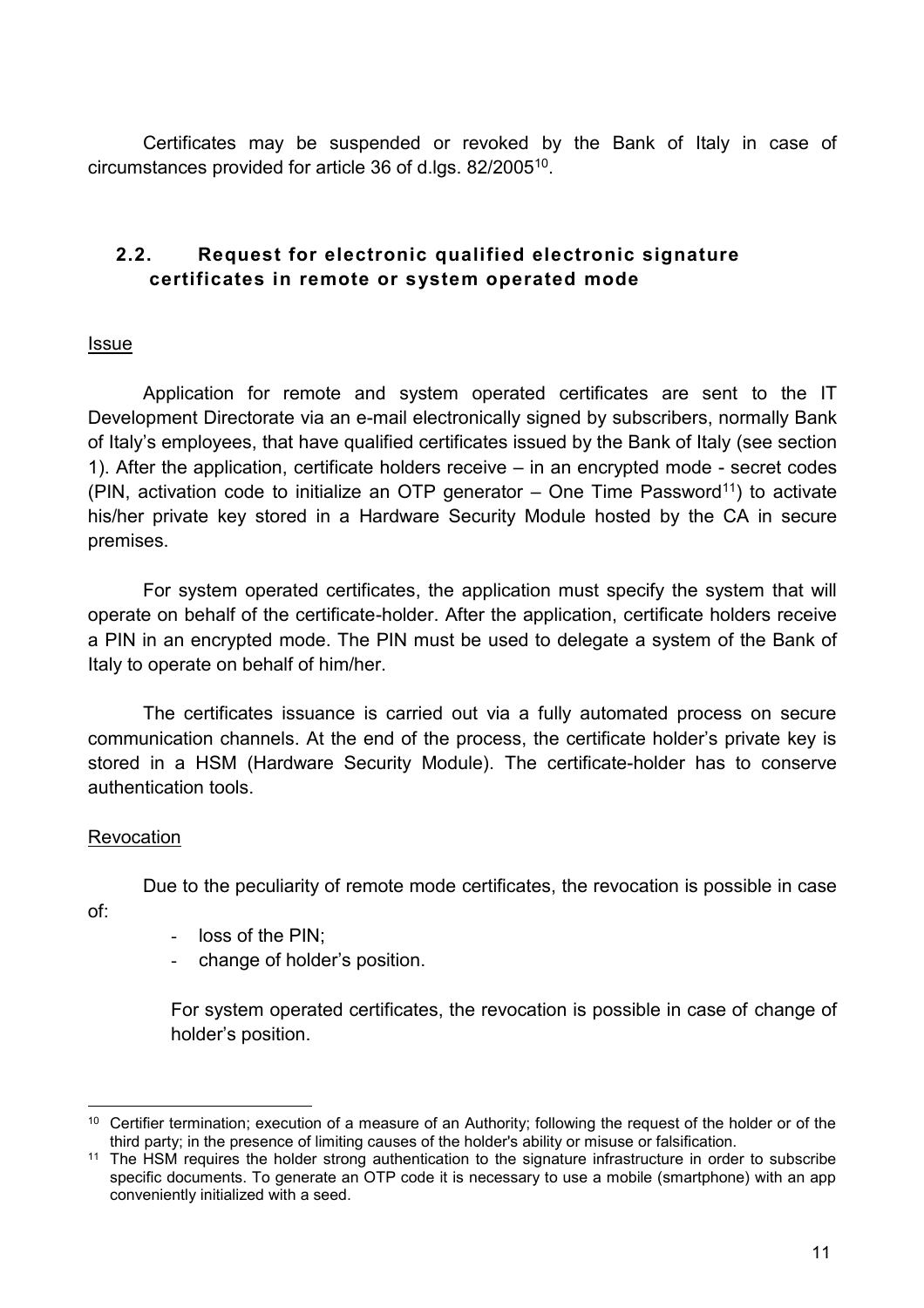For remote mode, in case of loss or theft of the mobile device where the OTP generator is installed, the holder submits a suspension request and installs the OTP generator on a new mobile device.

The suspension/revocation request must be submitted by the holder to competent RA via e-mail electronically signed.

# <span id="page-11-0"></span>**3. Reliance limits**

The Bank of Italy will retain records and information concerning qualified certificates, including all events connected to their life-cycle, for twenty years from the time of their issue, also in case of CA termination, inter alia in order to provide proof of the certification in judicial proceedings $^{12}$ .

The Bank of Italy protects its records archival so that only authorized persons have access to archived data for permitted uses. The data electronically stored are protected against viewing, modification, deletion, or other unauthorized tampering by implementing appropriate physical and logical access controls.

Event logging and retention period are compliant to eIDAS Regulation and national regulations (DPCM 22.02.2013) and to European and national legislation on personal data protection, in particular logical access by system administrator are logged.

The audit logging procedures on infrastructure components are carried out collecting data on the security information and event management systems of the Bank of Italy (audit log journal), hosted in protected premises.

# <span id="page-11-1"></span>**4. Obligations of subscribers**

The following obligations are for certificate-holder excepted the peculiarities related to remote or system operated mode in which case the holder does not have a signature device.

The certificate-holder is required to ensure the safekeeping of the signature device, or authentication tools, and to adopt every organizational and technical measure to avoid injury to third parties and to use the signature device personally.

The certificate-holder, in accordance with requirements and procedures laid down in CPS/CPs, must also:

 $\overline{\phantom{a}}$ <sup>12</sup> eIDAS Regulation (art. 24, par. 2, lett. H) and CAD (art 32, par. 3, lett. J).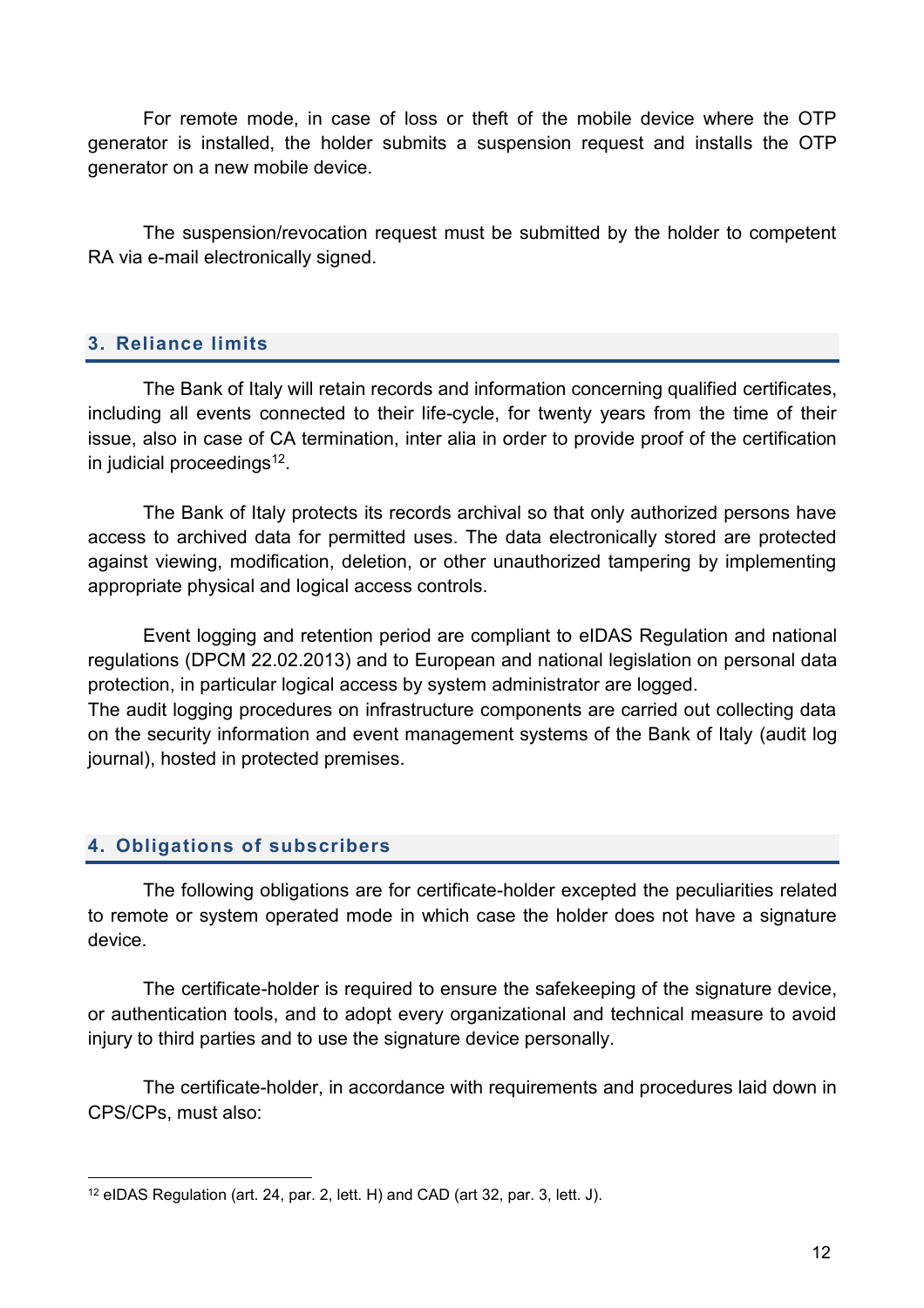- 1. provide all the information requested by the Bank of Italy, guaranteeing its reliability under his or her own responsibility;
- 2. notify the Bank of Italy of any changes to the information provided at the time of registration: personal data, residence, telephone numbers, e-mail address, etc.;
- 3. keep the device containing the private key and secret codes (PIN, PUK and pass-phrase) received from the Bank of Italy separately and with the utmost diligence, in order to ensure their integrity and maximum confidentiality;
- 4. not use the pair of keys for functions or purposes other than those for which the certificate was issued;
- 5. transmit suspension, reactivation and revocation requests to the Bank of Italy by the procedures specified in the CPS/CPs;
- 6. immediately request suspension of the qualified certificates for the keys contained in devices that are defective or no longer in his or her possession;
- 7. notify the Bank of Italy of loss or theft of the security device.

# <span id="page-12-0"></span>**4.1. Obligations of the interested third party**

The interested third party is required to request the suspension and revocation of certificates, by the procedures specified in the CPS/CPs, whenever the premises on which a certificate was issued to the holder no longer exist or in case of the cessation of its own activity (as a result of merger, liquidation, etc.).

In addition, without prejudice to the obligations and responsibilities of the certificate-holder, the third party, as the entity in whose interest the certification service is provided, must adopt every precaution and organizational measure serving to ensure utilization of the certificates in conformity with the rules established by law and by the CPS/CPs.

The interested third party is also required to notify the Bank of Italy promptly of every change in the circumstances indicated at the time of issue of certificates that is relevant for the purposes of its utilization.

# <span id="page-12-1"></span>**5. Certificate status checking obligations of relying parties**

Applicants for signature verification are all those persons (natural or legal) who, by participating in an on-line transaction, rely on the certificates issued by the Bank of Italy. Certificates status can be validated using the following protocols:

- OCSP,<http://ocsp.firmadigitale.bancaditalia.it/ocsp>
- HTTP,<http://www.firmadigitale.bancaditalia.it/crl/crl1.crl>
- LDAP:

[ldap://ldap.firmadigitale.bancaditalia.it/cn=WinCombined1,cn=Banca%20d'Ita](ldap://ldap.firmadigitale.bancaditalia.it/cn=WinCombined1,cn=Banca%20d) [lia,ou=Servizi%20di%20certificazione,o=Banca%20d'Italia/00950501007,c=I](ldap://ldap.firmadigitale.bancaditalia.it/cn=WinCombined1,cn=Banca%20d) [T?certificateRevocationList.](ldap://ldap.firmadigitale.bancaditalia.it/cn=WinCombined1,cn=Banca%20d)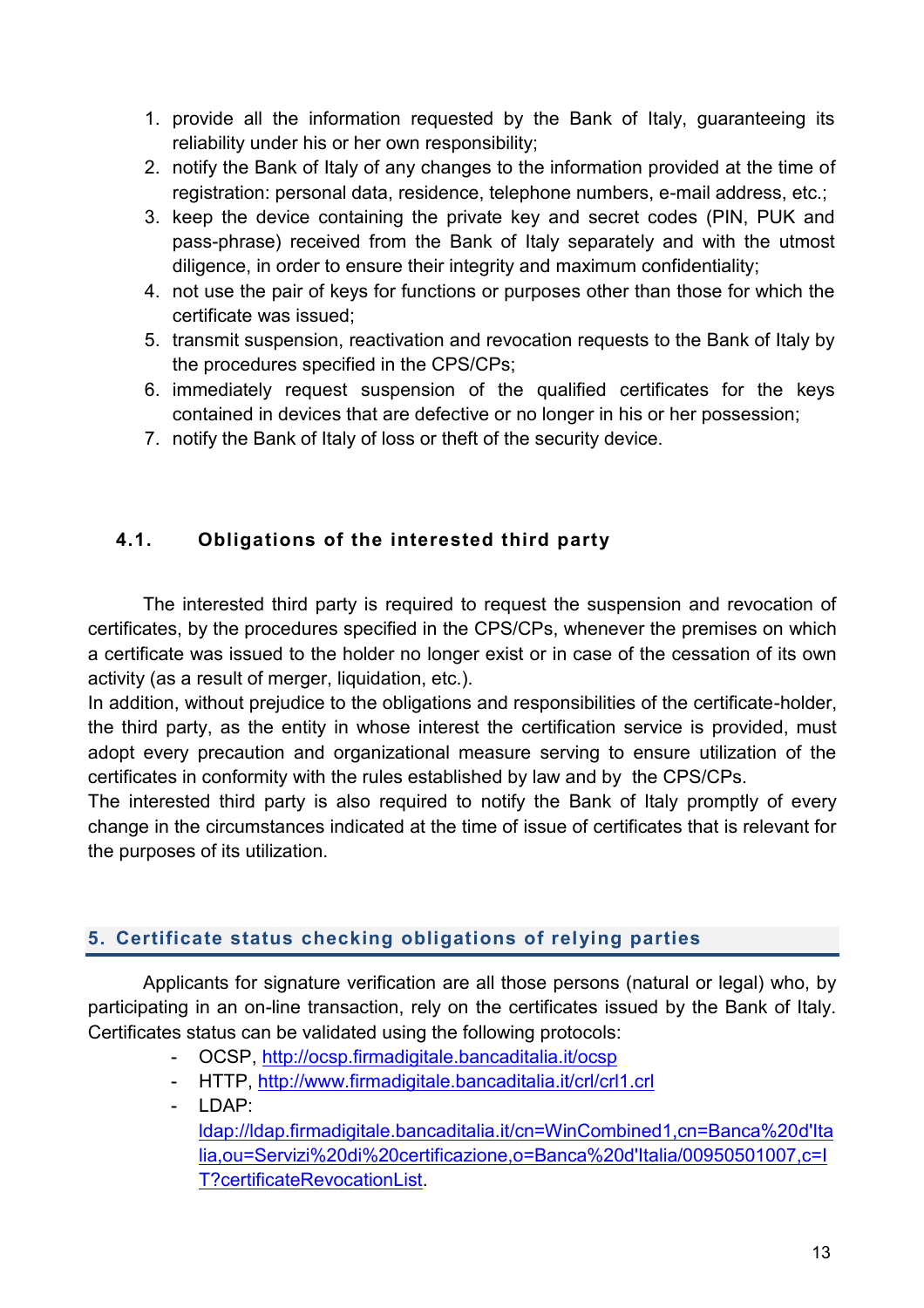Applicants for signature verification must verify:

- 1. the integrity of the document;
- 2. the validity of the qualified certificate at the time of signature (the fact that the certificate is not entered on the certificate revocation and suspension list see section 2.1);
- 3. the existence of and compliance with any restrictions on the use of the certificate used by the certificate-holder.

## <span id="page-13-0"></span>**6. Limited warranty and disclaimer/limitation of liability**

The Bank of Italy will not be liable for:

- the consequences deriving from failure of the certificate-holder to comply with the operating procedures and methods specified in the Certification Practice Statement/Certificate Policies;
- the consequences deriving from a use of a certificate other than that permitted and, in particular, for losses deriving from the use of a certificate in excess of its limits;
- failure to fulfill its obligations for causes beyond its control.

The Bank of Italy is responsible only for fulfilling all the obligations established by law and referred to CPS/CPs.

The Bank of Italy is also liable, if it fails to prove that it acted without fraud or negligence, for losses incurred by those who reasonably relied on:

- the exactness and completeness of the data needed to verify the signature contained in the certificate at the date of issue and on their completeness with respect to the requirements established for qualified certificates;
- the guarantee that at the time of issue of the certificate the signatory possessed signature-creation data corresponding to the signature verification data contained or identified in the certificate

In addition, the Bank of Italy will also be liable for injuries caused to third parties as a result of the non-registration or delayed registration of the revocation of certificates or the delayed suspension of certificates.

# <span id="page-13-1"></span>**6.1. Obligations of the Qualified Trust Service Provider**

The Bank of Italy must comply with the eIDAS Regulation requirements for qualified trust service providers, related ETSI standards and with the rules referred to in the Decree of 22 February 2013 as amended. In particular the Bank of Italy must:

1. adopt every organizational and technical measure to avoid injury to third parties;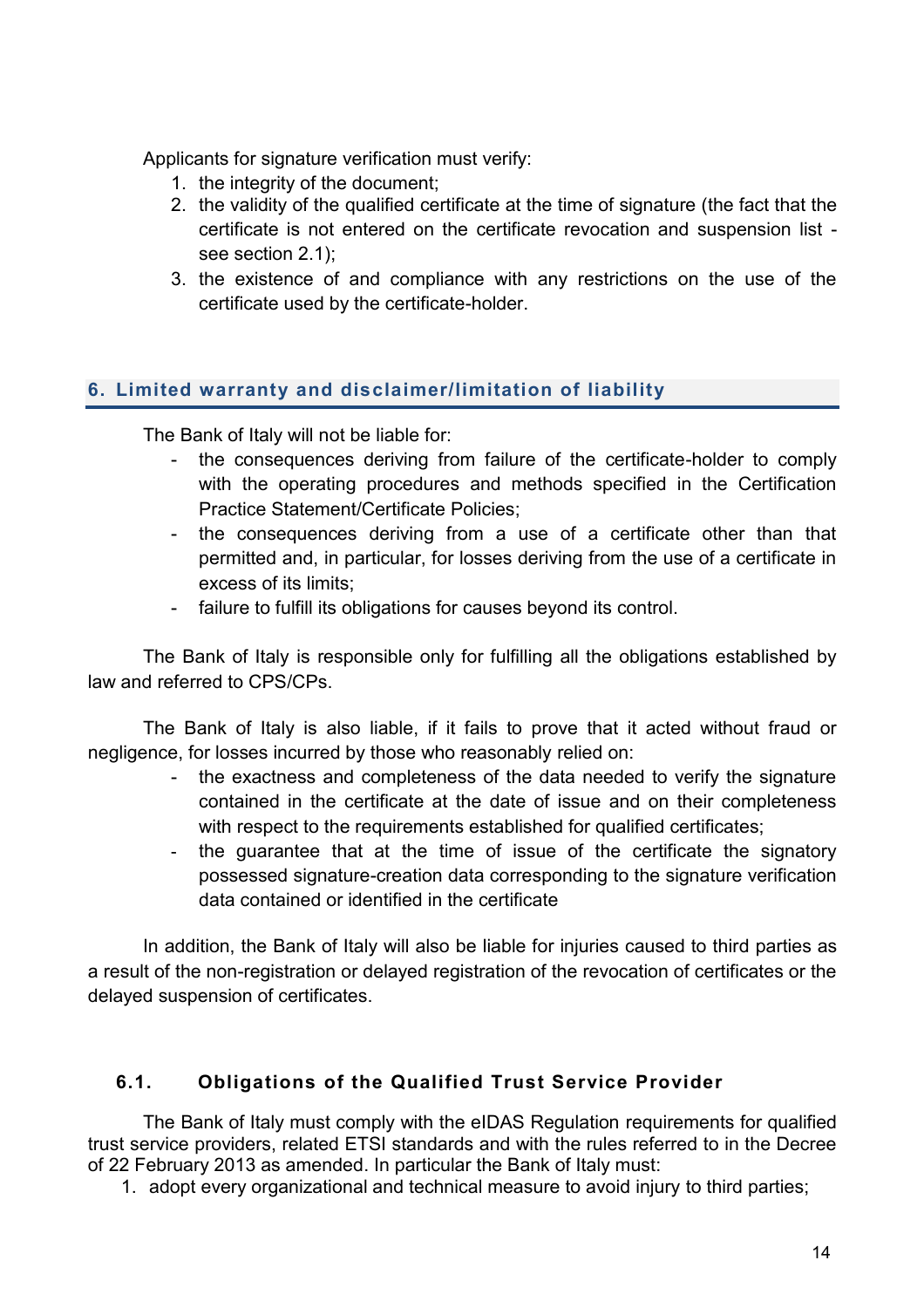- 2. identify with certainty the person applying for certification;
- 3. verify the authenticity of the application;
- 4. issue, render public and manage the qualified certificate in the manner prescribed by the technical rules referred to DPCM 22.02.2013 as amended and in compliance with European and national legislation on personal data protection as amended;
- 5. specify in the qualified certificate, at the request of the applicant and with the consent of the interested third party, the powers of representation or other professional attributes or titles of the certificate-holder, subject to verification of the documentation submitted by the applicant attesting to the existence thereof;
- 6. give applicants complete and clear information on the certification procedure, the requisite technical features for accessing it, the characteristics of the signatures issued on the basis of the certification service and the restrictions on the use thereof;
- 7. not act as depositary of data for the creation of the holder's qualified signature;
- 8. promptly publish the revocation or suspension of a qualified certificate in case of a request by the holder or the interested third party, or where the signature device or authentication tools are no longer in the possession of the certificate-holder or their integrity hava been compromised, or judiciary has issued a measure, or the Bank of Italy has learned of causes limiting the holder's capacity or suspects abuse or falsification, as established by eIDAS and by the technical rules referred to in the Decree of 22 February 2013 as amended;
- 9. provide a secure and prompt service for the revocation and suspension of electronic certificates and ensure the efficient, timely and secure functioning of the lists of issued, suspended and revoked signature certificates;
- 10.ensure the precise determination of the date and time of issue, revocation and suspension of electronic certificates;
- 11.retain records of all the information concerning qualified certificates for twenty years from the time of their issue, inter alia in order to provide proof of the certification in judicial proceedings;
- 12.not copy and not conserve the private qualified signature keys of the certificateholder $13$ :
- 13.prepare all the necessary information, in particular the exact terms and conditions governing the use of certificates, including restrictions on their use, on permanent media and make such information available to applicants for the certification service;
- 14.use reliable systems for the management of the Certificate Registry with procedures ensuring that only authorized persons can make additions and changes, that the authenticity of the data can be verified, that certificates are accessible for consultation by the public only in the cases permitted by the holder, and that the authorized person will become aware of any event that jeopardizes security. Pertinent items of information may be made accessible on request to third parties that rely on the certificate;
- 15.record the issue of qualified certificates in the audit log journal, specifying the date and time of generation; the moment of generation of certificates is attested to by means of a time reference;
- 16.generate a qualified certificate for each of the electronic signature keys that the AgID (Agenzia per l'Italia Digitale - national supervision authority of qualified trust

 $\overline{a}$ <sup>13</sup> For qualified certificates in remote mode, the private key is stored in a HSM, held in protected premises. The infrastructure ensures exclusive control of private keys by the holder.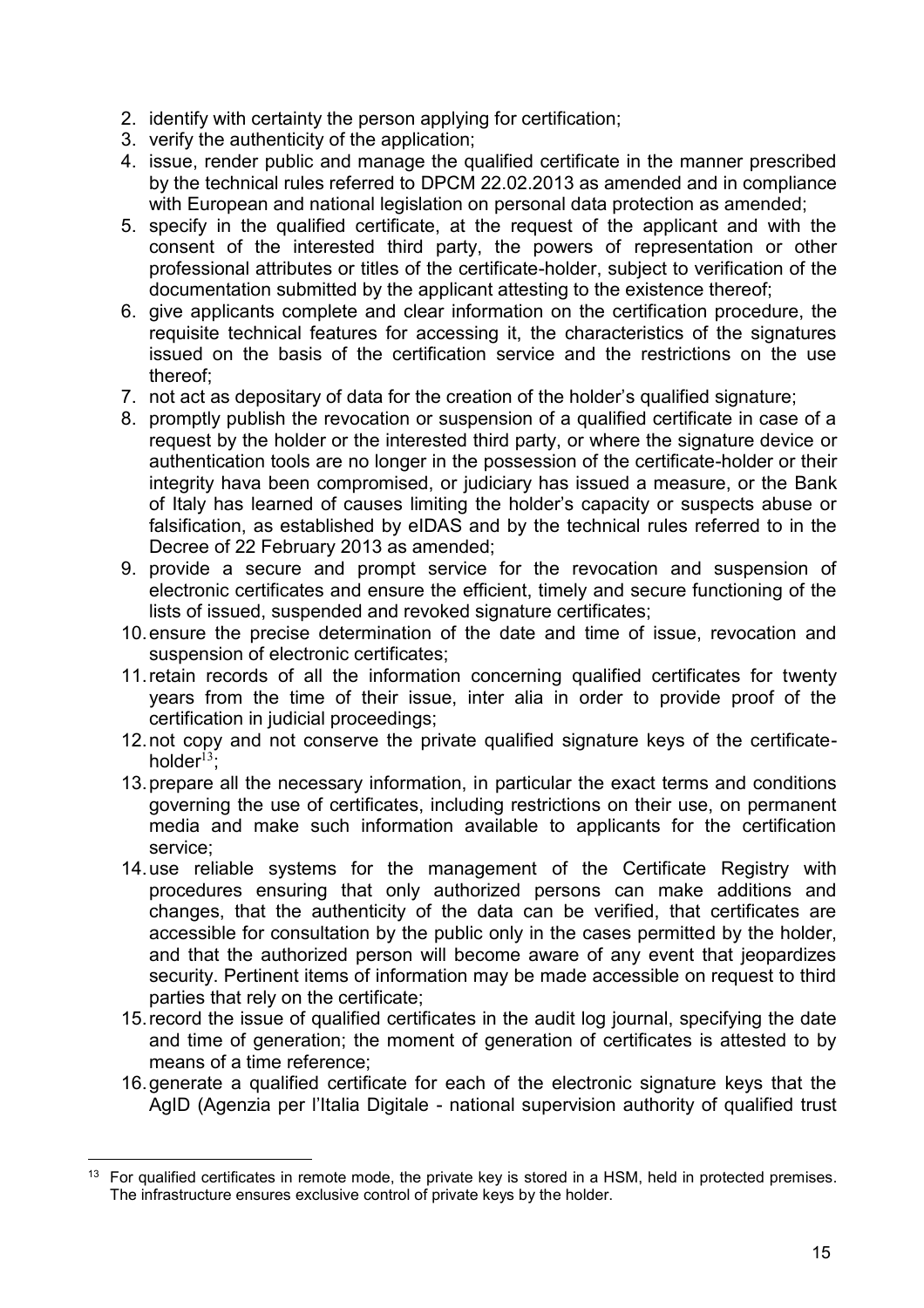service providers) uses for signing the Public List of qualified trust service providers and publish it in its own Register of Certificates;

- 17.provide or indicate at least one system that permits signature verification and ensures its interoperability (in accordance with eIDAS and as referred to in Article 14 of the Decree of 22 February 2013 as amended)<sup>14</sup>;
- 18.publish on the website a link to the public list, subscribed by the national supervision authority of trust service providers AgID, of trust service providers (Trusted List) qualified in accordance with the eIDAS Regulation, containing their certificates and CAs key;
- 19.adopt security measures for the treatment of personal data pursuant to eIDAS and European and national legislation on personal data protection;
- 20.log the following significant events in accordance with eIDAS, DPCM 22.02.2013 and European and national legislation on personal data protection:
	- CA key's and certificate's life cycle management events;
	- certificate-holders key's and certificate's life cycle management events;
	- **EXECT** cryptographic device's life cycle management events;
	- security related events;
- 21.be audited at their own expense at least every 24 months by a conformity assessment body and submit the resulting conformity assessment report to AgID;
- 22.inform the supervisory body of any change in the provision of its qualified trust services and an intention to cease those activities;
- 23.have an up-to-date termination plan to inform of termination, well in advance, the national supervision authority of trust service providers (AgID) and holders of the termination and to assure a revocation status information service.

# <span id="page-15-0"></span>**7. Applicable agreements, CPS, CP**

The following documents are available at the Internet website [http://www.bancaditalia.it/firmadigitale:](http://www.bancaditalia.it/firmadigitale)

- $\blacksquare$  the CA certificate:
- the CA certificate fingerprint;
- the CPS/CPs;
- **this document PKI Disclosure Statement;**
- $\blacksquare$  the instructions to use the signature software.

- verify the validity of the signatory's certificate and the issuer's qualification as qualified trust service provider;
- ascertain the integrity of the signed document;
- verify the validity of the signature in the same period validity of the corresponding certificate.

 $\overline{a}$ <sup>14</sup> The digital signature verification system, to be used with an active Internet connection, makes it possible to:

Devices such as smartcards and their readers do not have to be available in order to perform verification. The digital verification system is compliant with the requirements and the process for the validation of qualified electronic signatures as laid down in eIDAS regulation.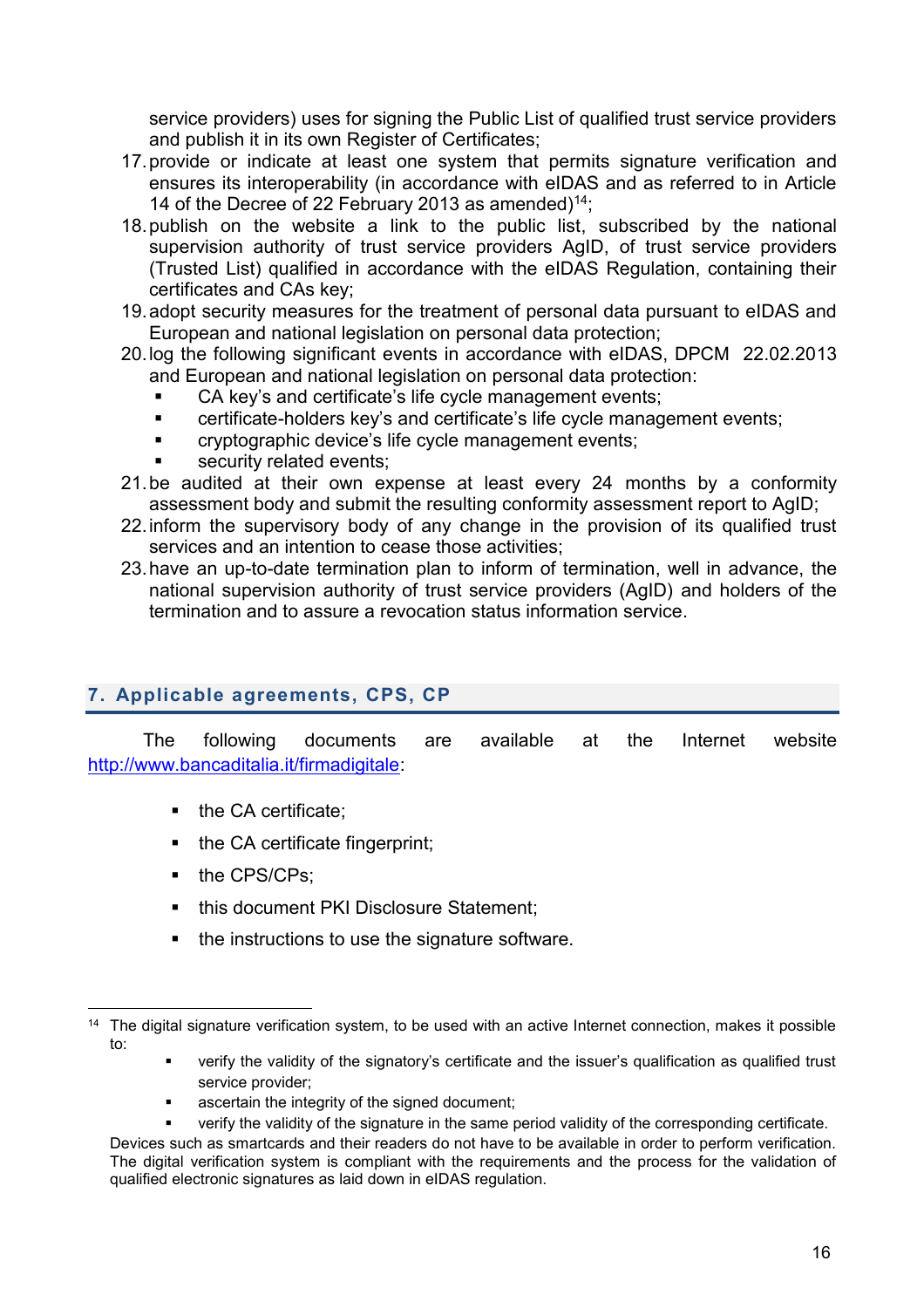### <span id="page-16-0"></span>**8. Privacy policy**

Data is handled in compliance with specific security policies mainly by automatic processes and authorized personnel that have access to the data on the basis of authentication systems, in accordance with ICT security policy defined by the Bank of Italy. All information about the certificate-holders that are not publicly available through the certificate or revocation and suspension list online are treated as confidential.

The following information is considered public information:

- the CPS/CPs:
- the list of certificates suspended or revoked.

The Bank of Italy must adopt data safety measures for the treatment of personal data in compliance with the safety measures for handling of personal data provided by eIDAS and European and national legislation on personal data protection and subsequent amendments and additions.

The Bank of Italy shall be entitled to disclose confidential/private information if, in good faith, considers that:

- the disclosure is necessary in response to subpoenas and search warrants;
- the disclosure is necessary in response to judicial or administrative processes.

The following roles are responsible for processing the data in accordance with European and national legislation on data protection: the Directors of Branches and Heads of Structures who register the requests; the Head of the IT Development Directorate that is the structure responsible for the certification service; the Head of Operations Directorate, which manages the issue of the certificates and the Help Desk activities; authorized personnel.

#### <span id="page-16-1"></span>**9. Refund policy**

With regard to the risk of liability for damages, in accordance with Article 13 of eIDAS Regulation, the Bank of Italy maintains sufficient financial resources, covered by provisions in appropriate balance sheet items.

#### <span id="page-16-2"></span>**10. Applicable law, complaints and dispute resolution**

The Bank of Italy, as a Qualified Trust Service Provider, adheres to the Regulation (EU) No. 910/2014 of the European Parliament and of the Council on electronic identification and trust services for electronic transactions in the internal market and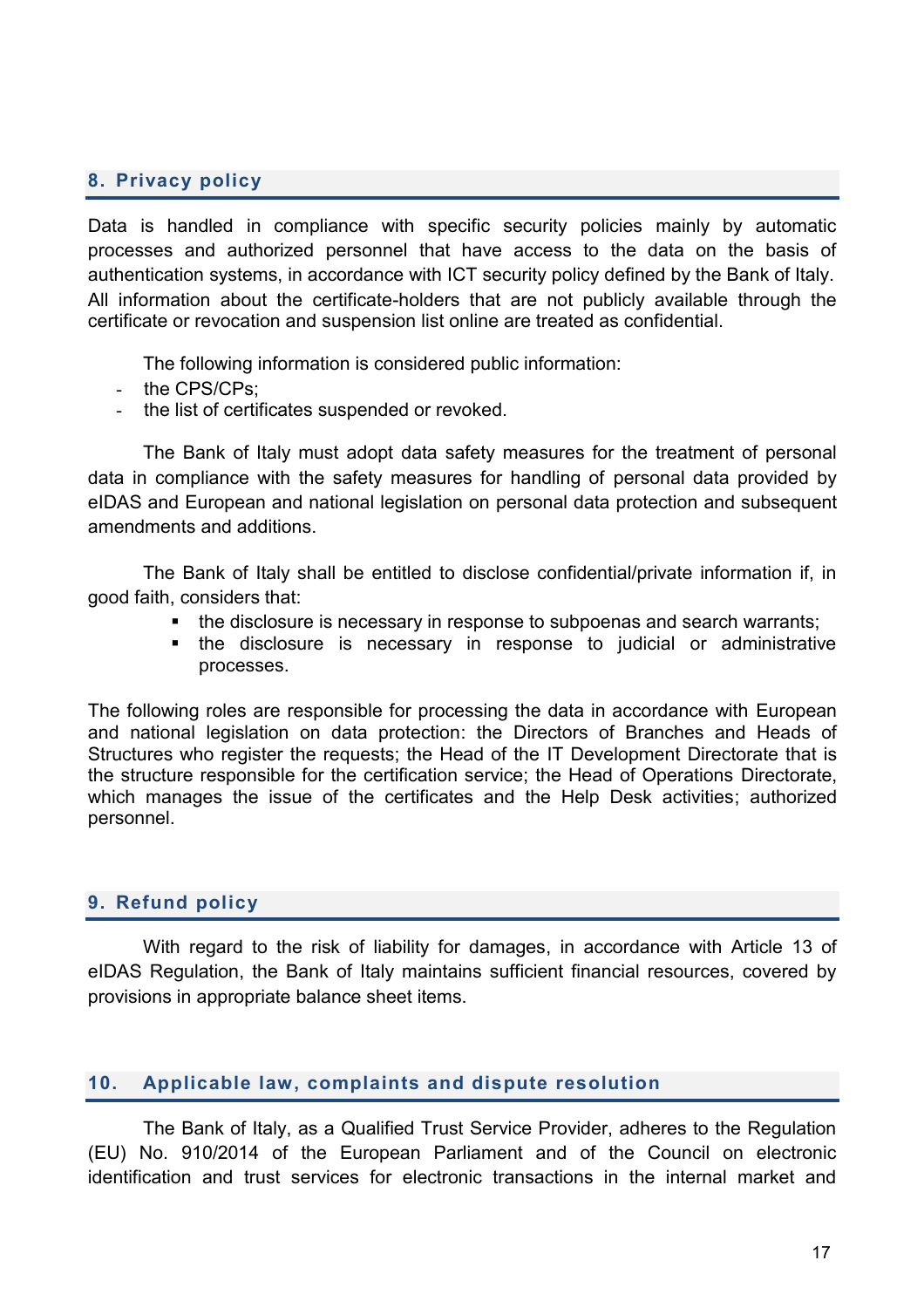related European standards, and the relevant provisions of the Legislative Decree no. 82/2005 and subsequent amendments. The Bank of Italy is compliant with the technical rules DPCM 22/02/2013.

The Bank of Italy adopts the security measures for the processing of personal data pursuant to European and national legislation.

The jurisdiction for the resolution of disputes concerning the certification service is Rome.

## <span id="page-17-0"></span>**11. TSP and repository licenses, trust marks, and audit**

The Bank of Italy is the exclusive owner of all rights related to the electronic certificates issued by CA; the certificate revocation and suspension list; the content of this Certification Practice Statement and the Certificate Policies. Furthermore, the Bank of Italy is the holder of the rights related to any other kind of document, protocol, computer program and hardware, file, directory, database and consultation service that may be generated or used in the area of the PKI activities.

The object identifiers numbers (OIDs) used are the property of Bank of Italy and have been registered by the national competent Authority (UNINFO). No OID assigned to Bank of Italy may be used, partially or fully, except for the specific uses included in the certificate.

The Bank of Italy shall be audited at its own expense at least every 24 months by a conformity assessment body and submit the resulting conformity assessment report to the national supervisory body (AgID).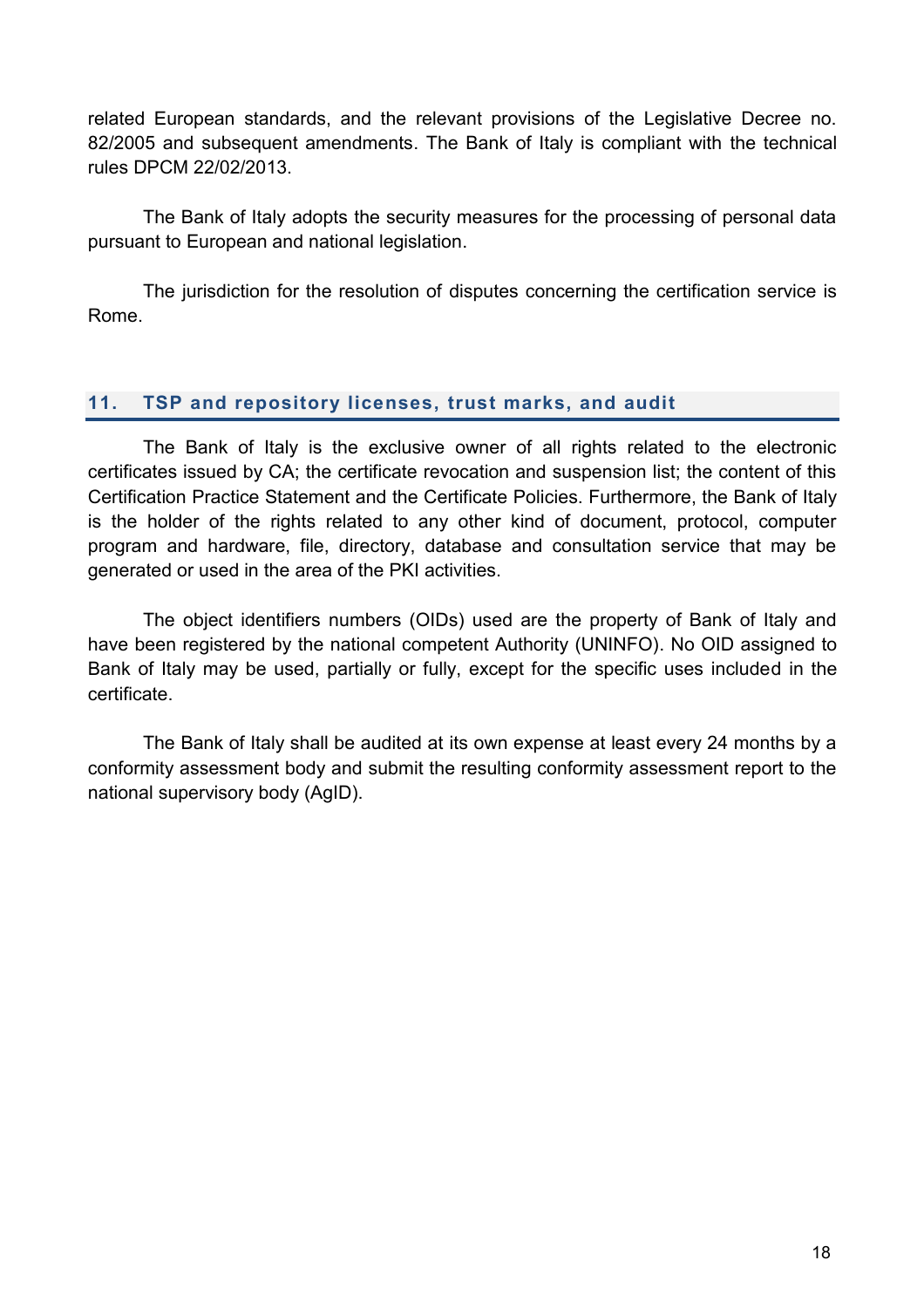## <span id="page-18-0"></span>**Glossary**

| Advanced electronic signature            | An electronic signature which meets the requirements set out in<br>Article 26 of eIDAS <sup>1</sup> .                                                                                                                                                             |
|------------------------------------------|-------------------------------------------------------------------------------------------------------------------------------------------------------------------------------------------------------------------------------------------------------------------|
| Applicant                                | Natural person who makes a request to the Certifier, for himself or<br>because authorized to act for a third party, to obtain a public and<br>private key pair and a certificate. Once the certificate is issued the<br>applicant becomes the certificate-holder. |
| Asymmetric encryption                    | Mathematical operation by which, using two different keys and a<br>specific algorithm, it is possible to decrypt a message encrypted<br>by a key only using the same algorithm and the other key.                                                                 |
| Asymmetric keys                          | Asymmetric public and private key pair in which the two keys are<br>interrelated and are used to sign, cipher and authenticate.                                                                                                                                   |
| Audit log journal                        | Set of records to log automatically events that are relevant in<br>compliance with eIDAS/DPCM 22.02.2013 and European and<br>national legislation on personal data protection.                                                                                    |
| Certificate for electronic signature     | An electronic attestation which links electronic signature validation<br>data to a natural person and confirms at least the name or the<br>pseudonym of that person.                                                                                              |
| Certificate Revocation                   | Operation carried out by Trust Service Provider consisting in the<br>revocation of the validity of a certificate from a specific date and<br>time.                                                                                                                |
| <b>Certificate Revocation List</b>       | List of electronic certificates that have been revoked by the<br>certificate authority that issued them. This list, which is part of the<br>Certificate Registry, is signed, maintained and updated by the<br>Certifier.                                          |
| Certification keys                       | Key pair used by the Service Provider to sign the Certificates, the<br>Certificate Revocation and Suspension List.                                                                                                                                                |
| Certifier                                | A qualified trust service provider who issues certificates.                                                                                                                                                                                                       |
| <b>CRL</b> (Certificate Revocation List) | See Certificate Revocation List.                                                                                                                                                                                                                                  |
| <b>Digital Signature</b>                 | A special type of electronic signature based on a key encryption                                                                                                                                                                                                  |

 $1$  Art. 26 - An advanced electronic signature shall meet the following requirements:

1

<sup>(</sup>a) it is uniquely linked to the signatory;

<sup>(</sup>b) it is capable of identifying the signatory;

<sup>(</sup>c) it is created using electronic signature creation data that the signatory can, with a high level of confidence, use under his sole control; and

<sup>(</sup>d) it is linked to the data signed therewith in such a way that any subsequent change in the data is detectable.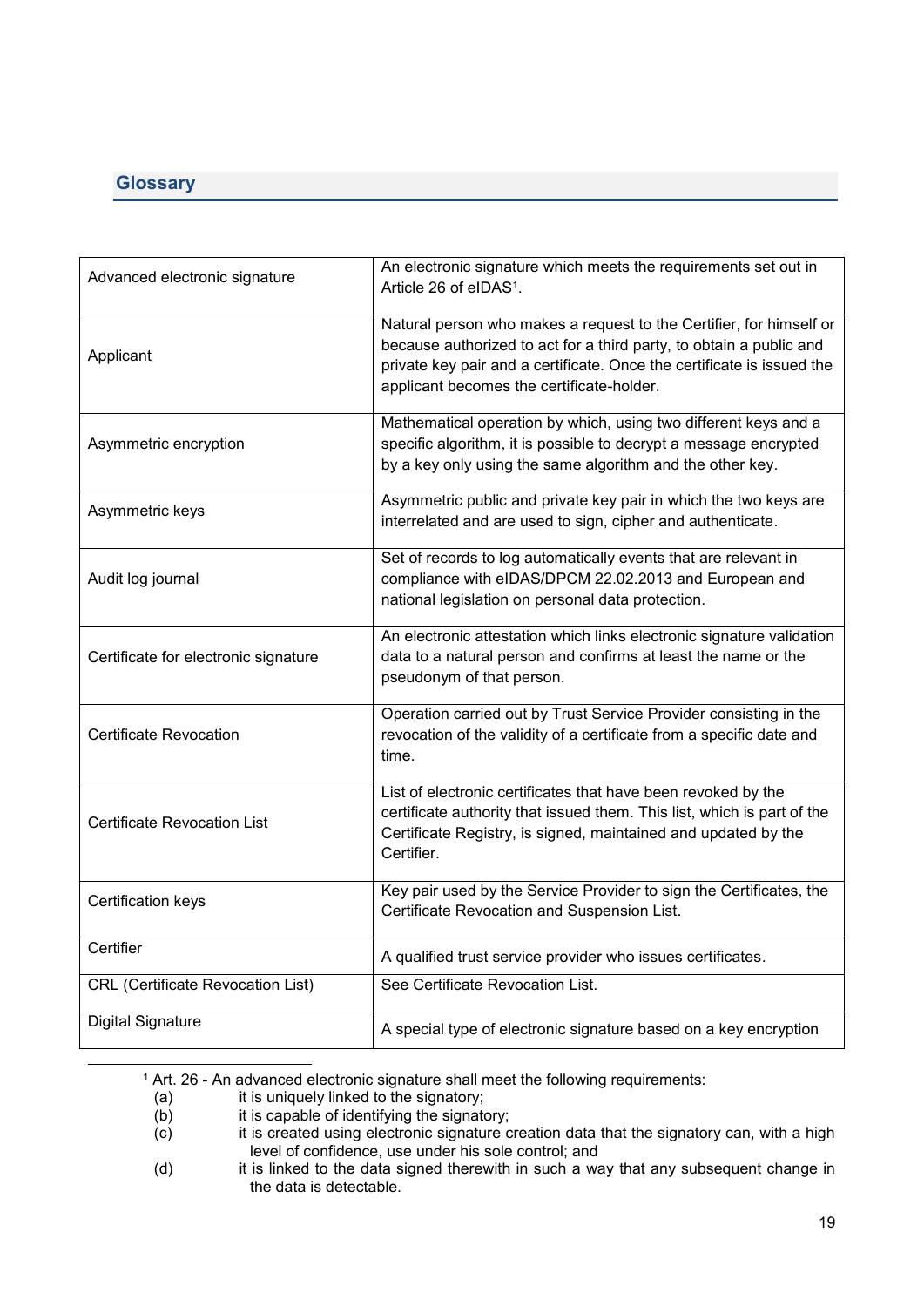|                                                       | system with an asymmetric matching pair of keys (public and<br>private) which allows both the card holder (using the private key)<br>and the recipient (using the public key) to prove the source and<br>integrity of the electronic document/group of documents.                                                                                                  |
|-------------------------------------------------------|--------------------------------------------------------------------------------------------------------------------------------------------------------------------------------------------------------------------------------------------------------------------------------------------------------------------------------------------------------------------|
| Electronic signature                                  | Data in electronic form which is attached to or logically associated<br>with other data in electronic form and which is used by the<br>signatory to sign.                                                                                                                                                                                                          |
| Electronic signature creation device                  | Configured software or hardware used to create an electronic<br>signature.                                                                                                                                                                                                                                                                                         |
| Electronic time stamp                                 | Data in electronic form which binds other data in electronic form<br>to a particular time establishing evidence that the latter data<br>existed at that time.                                                                                                                                                                                                      |
| Fingerprint of a sequence of binary<br>symbols (bits) | The sequence of binary symbols (bits) of predefined length<br>generated by the application of a suitable hash function to the<br>sequence.                                                                                                                                                                                                                         |
| Hash function                                         | A mathematical function that uses a generic sequence of binary<br>symbols to convert data into a fingerprint from which it is<br>impossible to trace the sequence of binary symbols that<br>generated it. The probability of defining two sequences of binary<br>symbols for which the hash function yields the same fingerprint is<br>computationally infeasible. |
| Holder                                                | The natural person (see signatory) that:<br>is assigned the electronic signature;<br>has access to the devices for the creation of the<br>electronic signature;<br>has requested and obtained from the Service provider,<br>also by designation of a third party, a pair of keys (public<br>and private) and the related certificate.                              |
| HSM (Hardware Security Module)                        | Configured hardware security device, part of the validation<br>system, used as a safe private key storage facility and to<br>generate electronic signatures.                                                                                                                                                                                                       |
| OCSP (online certificate status protocol)             | Network protocol used to verify certificates validity.                                                                                                                                                                                                                                                                                                             |
| Pass-phrase                                           | A string of both alpha-numeric characters and punctuation marks,<br>known only to the card-holder, who must communicate it to the<br>Help Desk when requesting the urgent suspension of a certificate<br>in case of loss, thief or in case security is jeopardized.                                                                                                |
| PIN                                                   | Personal Identification Number.                                                                                                                                                                                                                                                                                                                                    |
| PKI (Public Key Infrastructure)                       | Set of hardware, software, people and procedures needed to<br>create and manage digital certificates and the signature-creation<br>devices.                                                                                                                                                                                                                        |
| Private key                                           | The key of an asymmetric key pair used only by the certificate-<br>holder. If the private key is part of a signature pair or an                                                                                                                                                                                                                                    |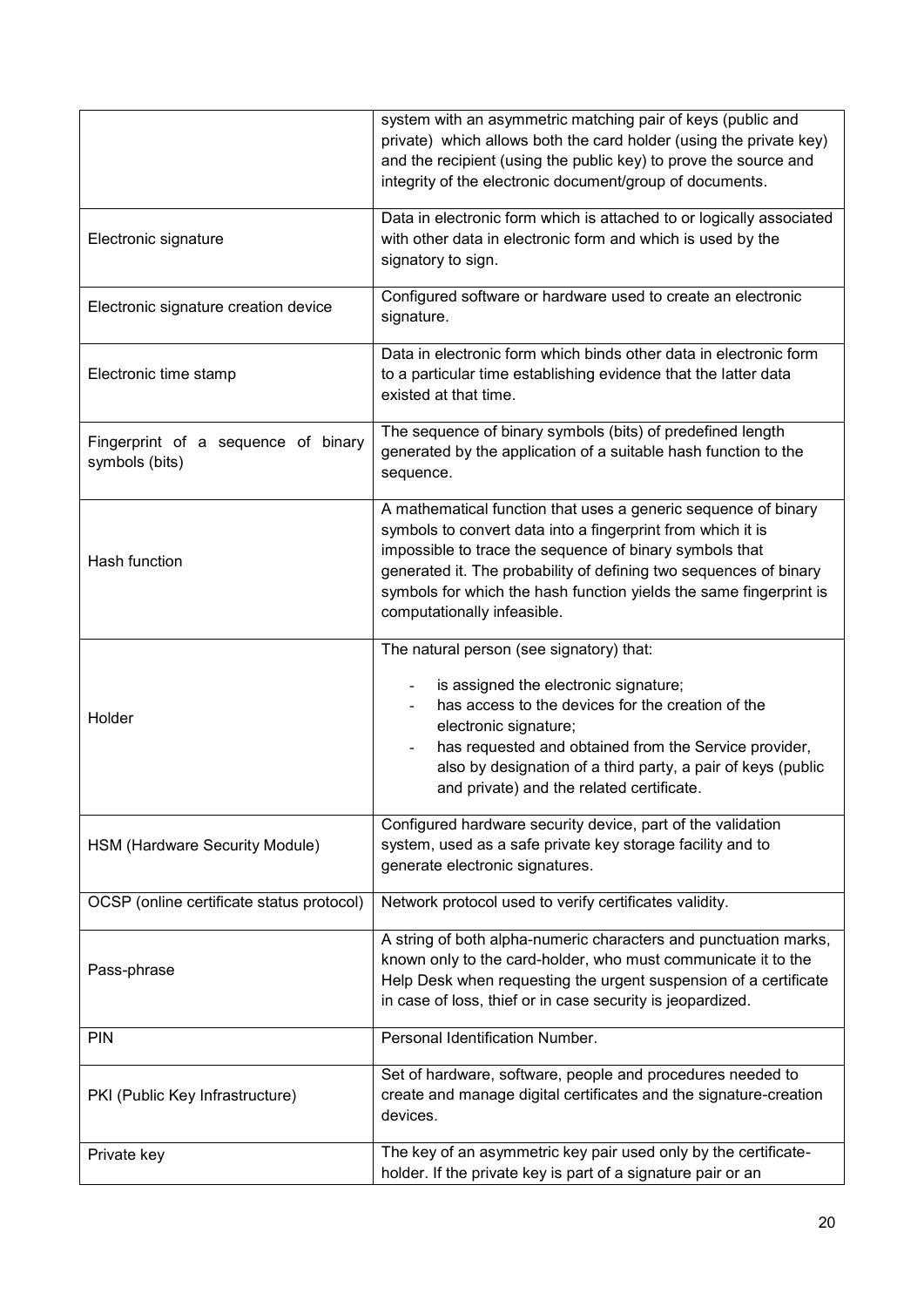|                                                            | authentication pair it can be used to sign electronically.                                                                                                                                                                                                  |
|------------------------------------------------------------|-------------------------------------------------------------------------------------------------------------------------------------------------------------------------------------------------------------------------------------------------------------|
| Public key                                                 | The key of an asymmetric key pair which can be made public. If<br>the public key is part of a signature pair or an authentication pair it<br>can be used to verify the signature given by the matching private<br>key.                                      |
| <b>PUK</b>                                                 | PIN unlock key.                                                                                                                                                                                                                                             |
| Qualified<br>certificate<br>for<br>electronic<br>signature | A certificate for electronic signatures, that is issued by a qualified<br>trust service provider and meets the requirements laid down in<br>Annex I of the eIDAS regulation.                                                                                |
| Qualified electronic signature                             | An advanced electronic signature that is created by a qualified<br>electronic signature creation device, and which is based on a<br>qualified certificate for electronic signatures.                                                                        |
| Qualified electronic signature creation<br>device          | An electronic signature creation device that meets the<br>requirements laid down in Annex II of eIDAS and of DPCM<br>22.02.2013.                                                                                                                            |
| <b>Qualified trust service</b>                             | A trust service that meets the applicable requirements laid down<br>in eIDAS.                                                                                                                                                                               |
| Qualified trust service provider'                          | A trust service provider who provides one or more qualified trust<br>services and is granted the qualified status by the supervisory<br>body.                                                                                                               |
| Registration                                               | Collection, authentication and storage of the personal data<br>regarding the applicants for certificates. The registration is a<br>necessary step before accepting the application for certification.                                                       |
| Registration web application                               | Software used to manage the lifecycle of certificates, accessible<br>only by authorized personnel                                                                                                                                                           |
| Registry of certificates                                   | The combination of one or more electronic archives that registre<br>all the certificates issued by the Trust Service Provider.                                                                                                                              |
| Remote signature                                           | A particular type of qualified electronic signature or digital<br>signature process generated on HSM which ensures exclusive<br>control of private keys by the holder.                                                                                      |
| Signatory                                                  | A natural person who creates an electronic signature.                                                                                                                                                                                                       |
| Subscriber                                                 | Legal or natural person bound by agreement with a trust service<br>provider to any subscriber obligations.                                                                                                                                                  |
| Smartcard                                                  | Security device with an embedded circuit used for storing the key<br>pair (private and public) and the certificate of the certificate-<br>holder.                                                                                                           |
| System operated signature on behalf of<br>a natural person | Particular automatic system for qualified electronic signature or<br>digital signature performed prior consent of the subscriber that<br>maintains exclusive control of their signing keys, in the absence of<br>timely and continuous supervision by this. |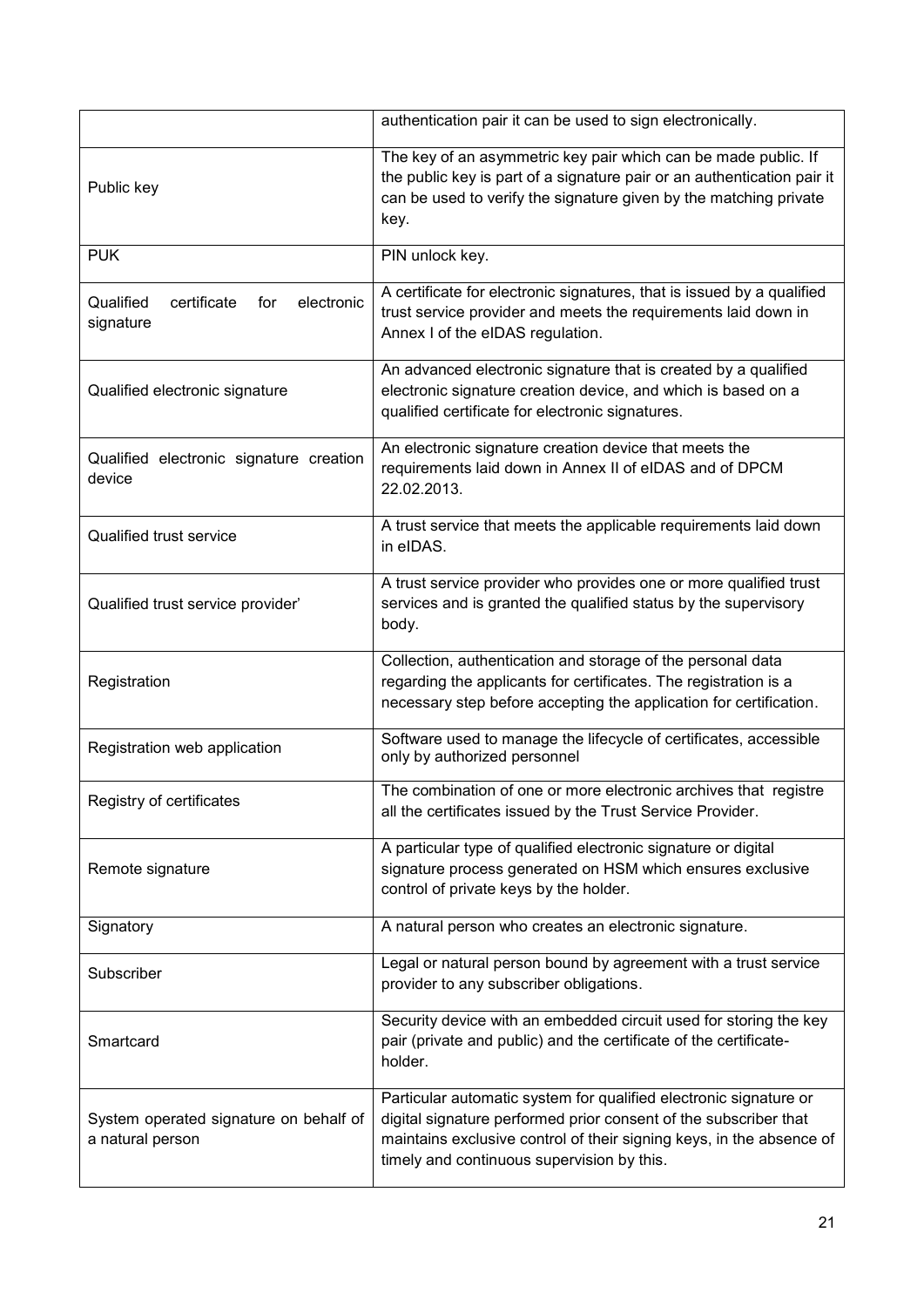| Third party            | An institutional interlocutor (body or legal person) which request<br>the issue of a certificate for another subjects, on whose behalf<br>they operate pursuant to an employment or agency relationship.                                                                                                                                                                                                                                                                                                        |
|------------------------|-----------------------------------------------------------------------------------------------------------------------------------------------------------------------------------------------------------------------------------------------------------------------------------------------------------------------------------------------------------------------------------------------------------------------------------------------------------------------------------------------------------------|
| Time reference         | Specific time and date stamp connected to one or more<br>documents.                                                                                                                                                                                                                                                                                                                                                                                                                                             |
| Time validation        | Result of the computer procedure with which one or more digital<br>documents are time stamped as to be enforceable against third<br>parties.                                                                                                                                                                                                                                                                                                                                                                    |
| <b>USB</b> token       | Security device with an embedded circuit used for storing the key<br>pair (private and public) and the certificate of the certificate-<br>holder.                                                                                                                                                                                                                                                                                                                                                               |
| <b>Trust service</b>   | An electronic service normally provided for remuneration which<br>consists of:<br>(a) the creation, verification, and validation of electronic<br>signatures, electronic seals or electronic time stamps, electronic<br>registered delivery services and certificates related to those<br>services, or<br>(b) the creation, verification and validation of certificates for<br>website authentication; or<br>(c) the preservation of electronic signatures, seals or certificates<br>related to those services. |
| Trust service provider | A natural or a legal person who provides one or more trust<br>services either as a qualified or as a non-qualified trust service<br>provider as laid down in the eIDAS regulation.                                                                                                                                                                                                                                                                                                                              |

# **Acronyms**

| AgID         | Agenzia per l'Italia Digitale (ex DigitPA) - national supervision authority of trust<br>service providers |
|--------------|-----------------------------------------------------------------------------------------------------------|
| CA           | <b>Certification Authority</b>                                                                            |
| <b>CRL</b>   | Certificate Revocation List                                                                               |
| DM           | <b>Directory Master</b>                                                                                   |
| <b>DS</b>    | <b>Directory Shadow</b>                                                                                   |
| <b>HSM</b>   | <b>Hardware Security Module</b>                                                                           |
| <b>HTTP</b>  | <b>Hyper Text Transfer Protocol</b>                                                                       |
| <b>ITSEC</b> | Information Technology Security Evaluation Criteria                                                       |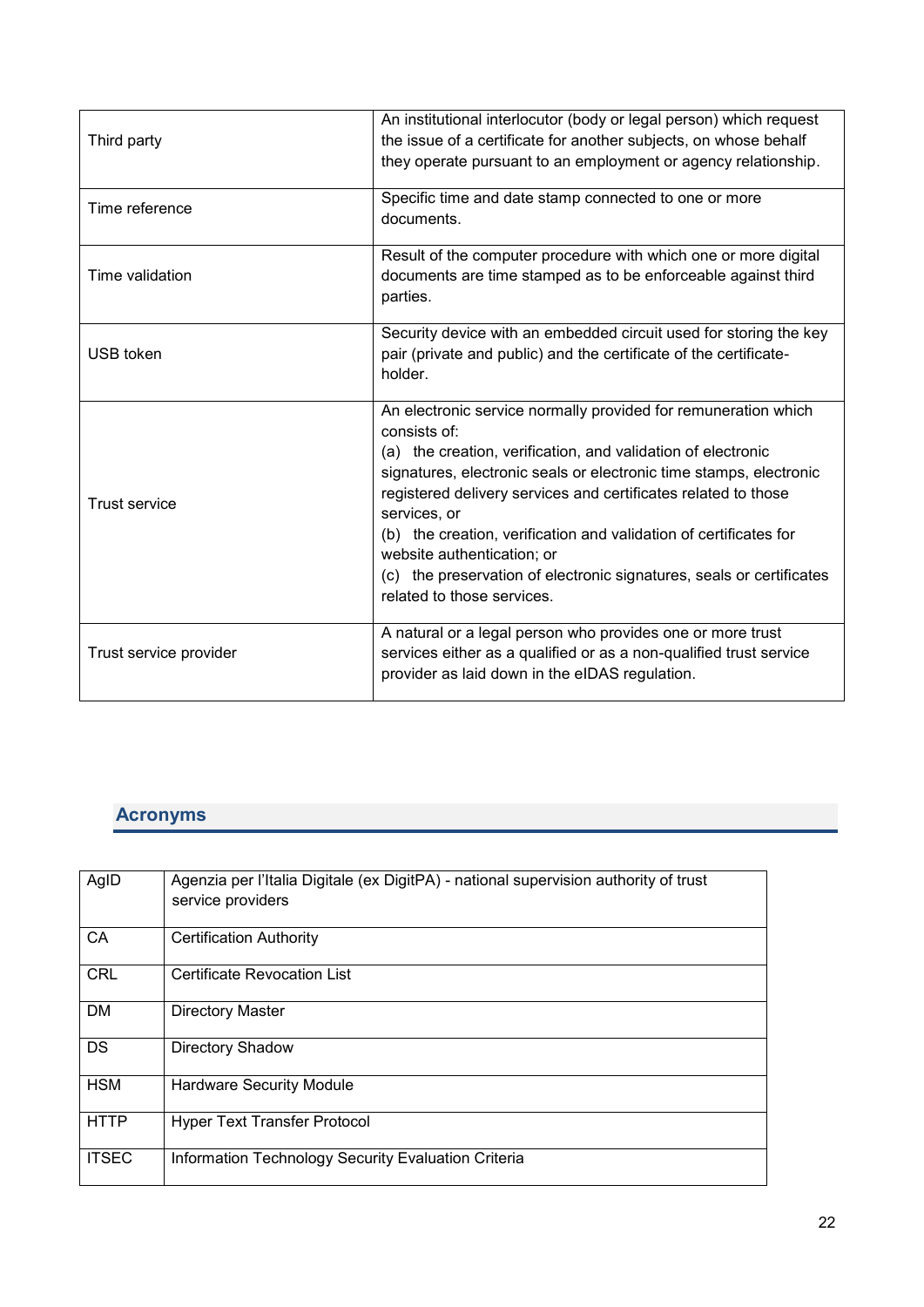| <b>LDAP</b> | <b>Lightweight Directory Access Server</b> |
|-------------|--------------------------------------------|
| <b>LRA</b>  | <b>Local Registration Authority</b>        |
| <b>OCSP</b> | On-line Certificate Status Protocol        |
| <b>PKI</b>  | Public Key Infrastructure                  |
| <b>RA</b>   | <b>Registration Authority</b>              |
| <b>SAN</b>  | Storage Area Network                       |

## **References**

| Law 59/1997 art. 15,<br>par. 2               | Law of 15 March 1997, n. 59<br>"Devolvement to the Government of the conferment of functions and<br>assignments to regions and other local government bodies, for the<br>reform of the public administration and administrative simplification"<br>published in the S.O. 56/L of the Gazzetta Ufficiale n.63 of the 17 march<br>1997.                                 |
|----------------------------------------------|-----------------------------------------------------------------------------------------------------------------------------------------------------------------------------------------------------------------------------------------------------------------------------------------------------------------------------------------------------------------------|
| Law 229/2003 art. 10                         | Law of 29 July 2003, n. 229                                                                                                                                                                                                                                                                                                                                           |
|                                              | "Measures regarding regulatory, legislative and codification quality -<br>simplification law 2001", published in the Gazzetta Ufficiale n.196 of 25<br>August 2003                                                                                                                                                                                                    |
| D.Lgs. 196/2003                              | Personal Data Protection Code - Legislative Decree no.196 of 30 June<br>2003 and subsequent amendments and additions                                                                                                                                                                                                                                                  |
| DETERMINAZIONE N.<br>185/2017                | Emanazione del regolamento recante le modalità con cui i soggetti che<br>intendono avviare la prestazione di servizi fiduciari qualificati presentano<br>all'AgID domanda di qualificazione ai sensi dell'art. 29 del decreto<br>legislativo 7 marzo 2005, n. 82                                                                                                      |
| L.D. 82/2005                                 | Legislative decree 7 March 2005, n. 82                                                                                                                                                                                                                                                                                                                                |
| "Codice<br>dell'Amministrazione<br>Digitale" | "Digital administration code" published in the S.O. N. 93/L of the<br>Gazzetta Ufficiale n.112 of 16 May 2005 <sup>2</sup> .                                                                                                                                                                                                                                          |
| (Digital<br>Administration Code<br>- CAD)    |                                                                                                                                                                                                                                                                                                                                                                       |
| <b>DETERMINAZIONE</b><br>N. 121/2019         | Linee guida contenenti le Regole Tecniche e Raccomandazioni<br>afferenti la generazione di certificati elettronici qualificati, firme e<br>sigilli<br>elettronici<br>qualificati<br>validazioni temporali elettroniche<br>e<br>qualificate                                                                                                                            |
| DPCM 19.07.2012                              | DECREE OF THE PRESIDENT OF THE COUNCIL OF MINISTERS 19<br><b>July 2012</b><br>Definition of terms of validity of self-certification on the compliance of<br>the automatic signature devices to the safety requirements of the<br>Decree of the President of the Council of Ministers October 30, 2003,<br>and the terms for replacing the automatic signature devices |

**<sup>.</sup>** <sup>2</sup> The "Code", in force since the 1st January, has overridden the D.P.R. 28.12.2000, n.445 provisions regarding electronic signatures, documents and identity cards and the development of Public Administration information systems.